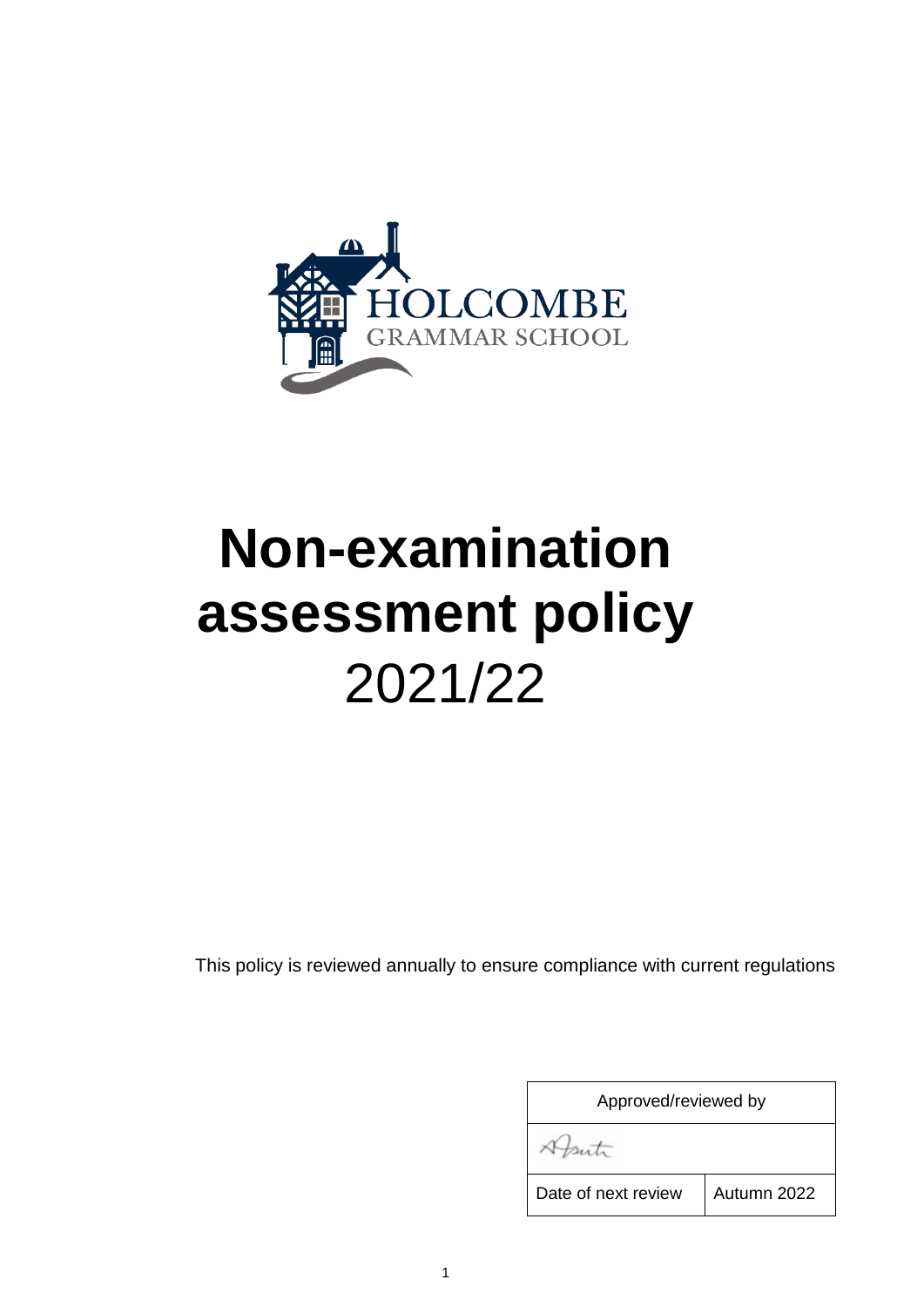# **Key staff involved in the conduct of non-examination assessments**

| <b>Role</b>                                              | Name(s)                                                                              |
|----------------------------------------------------------|--------------------------------------------------------------------------------------|
| Head of centre                                           | <b>Lee Preston</b>                                                                   |
| Quality assurance (QA)<br>lead/Lead internal<br>verifier | <b>Patricia Wilson</b>                                                               |
| SLT member(s)                                            | Alison Tanti, Andy Anderson, Chris Potter, Aimee Banks,<br><b>Stacey Sommerville</b> |
| <b>SENCo</b>                                             | <b>David Hayes</b><br><b>Lorraine Bridges - Assistant</b>                            |
| Exams officer                                            | <b>Emma Fox</b>                                                                      |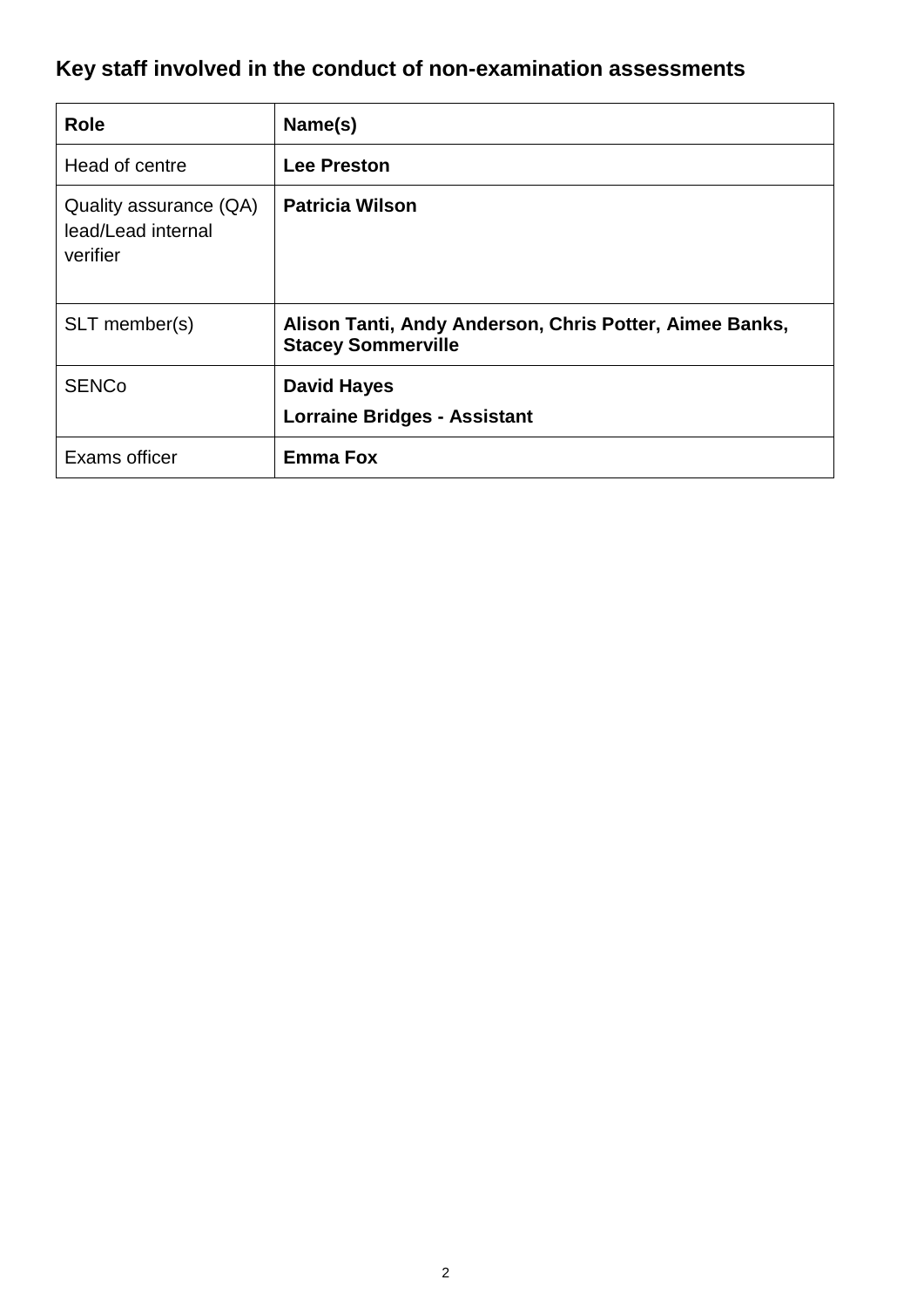# **Contents**

<span id="page-2-0"></span>

| Procedures for planning and managing non-examination assessments identifying staff roles and |  |
|----------------------------------------------------------------------------------------------|--|
|                                                                                              |  |
|                                                                                              |  |
|                                                                                              |  |
|                                                                                              |  |
|                                                                                              |  |
|                                                                                              |  |
|                                                                                              |  |
|                                                                                              |  |
|                                                                                              |  |
|                                                                                              |  |
|                                                                                              |  |
|                                                                                              |  |
|                                                                                              |  |
|                                                                                              |  |
|                                                                                              |  |
|                                                                                              |  |
|                                                                                              |  |
|                                                                                              |  |
|                                                                                              |  |
|                                                                                              |  |
|                                                                                              |  |
|                                                                                              |  |
|                                                                                              |  |
|                                                                                              |  |
|                                                                                              |  |
|                                                                                              |  |
| Practical Skills Endorsement for the A Level Sciences designed for use in England 13         |  |
| Spoken Language Endorsement for GCSE English Language specifications designed for use in     |  |
|                                                                                              |  |
|                                                                                              |  |
|                                                                                              |  |
|                                                                                              |  |
| Management of issues and potential risks associated with non-examination assessments  17     |  |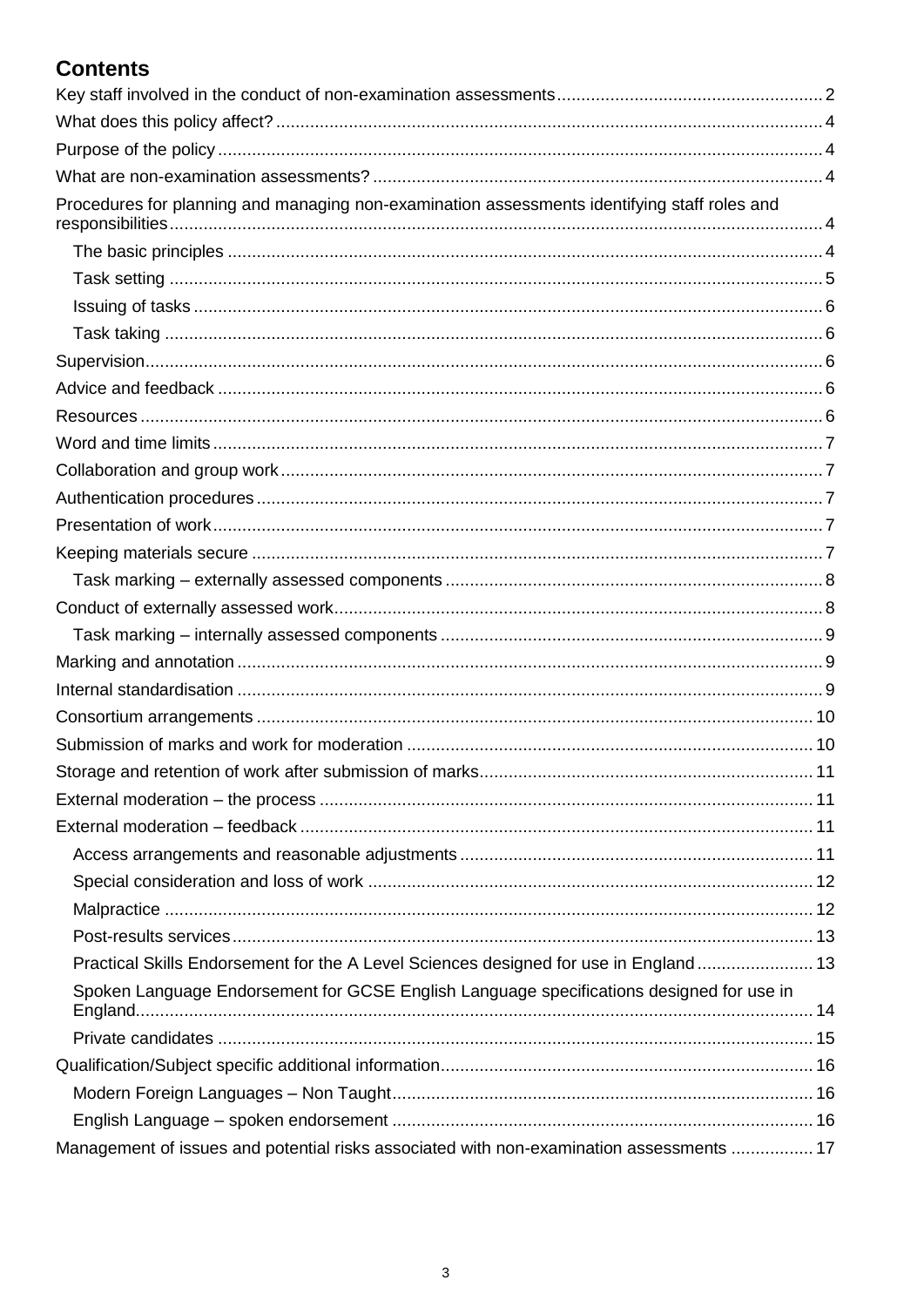# **What does this policy affect?**

This policy affects the delivery of subjects of GCE and GCSE qualifications which contain a component(s) of non-examination assessment.

The regulator's definition of an examination is very narrow and in effect any type of assessment that is not:

- set by an awarding body
- designed to be taken simultaneously by all relevant candidates at a time determined by the awarding body, and
- taken under conditions specified by the awarding body (including conditions relating to the supervision of candidates during the assessment and the duration of the assessment)

is classified as non-examination assessment (NEA).

NEA' therefore includes, but is not limited to, internal assessment. Externally marked and/or externally set practical examinations taken at different times across centres are classified as 'NEA'. (JCQ's **Instructions for conducting non-examination assessments**, Foreword)

This publication is further referred to in this policy as NEA

# <span id="page-3-0"></span>**Purpose of the policy**

The purpose of this policy, as defined by JCQ, is to

- *cover procedures for planning and managing non-examination assessments*
- *define staff roles and responsibilities for non-examination assessments*
- *manage risks associated with non-examination assessments*

<span id="page-3-1"></span>*The policy will need to cover all types of non-examination assessment.* 

#### **What are non-examination assessments?**

This is explained in NEA.

*Non-examination assessments measure subject-specific knowledge and skills that cannot be tested by timed written papers.* 

*There are three assessment stages and rules which apply to each stage. These rules often vary across subjects. The stages are:* 

- *task setting;*
- *task taking;*
- *task marking.*

# <span id="page-3-2"></span>**Procedures for planning and managing non-examination assessments identifying staff roles and responsibilities**

#### <span id="page-3-3"></span>**The basic principles**

#### **Head of centre**

- ▶ Returns a declaration (managed as part of, the National Centre Number Register annual update) to confirm awareness of, and that relevant centre staff are adhering to, the latest version of [NEA](http://www.jcq.org.uk/exams-office/non-examination-assessments)
- ► Ensures the centre's *Non-Examination Assessment Policy* is fit for purpose and covers all types of non-examination assessment
- Ensures the centre's *Internal Appeals Procedures* clearly detail the procedure to be followed by candidates (or their parents/carers) appealing against internal assessment decisions (centre assessed marks) and requesting a review of the centre's marking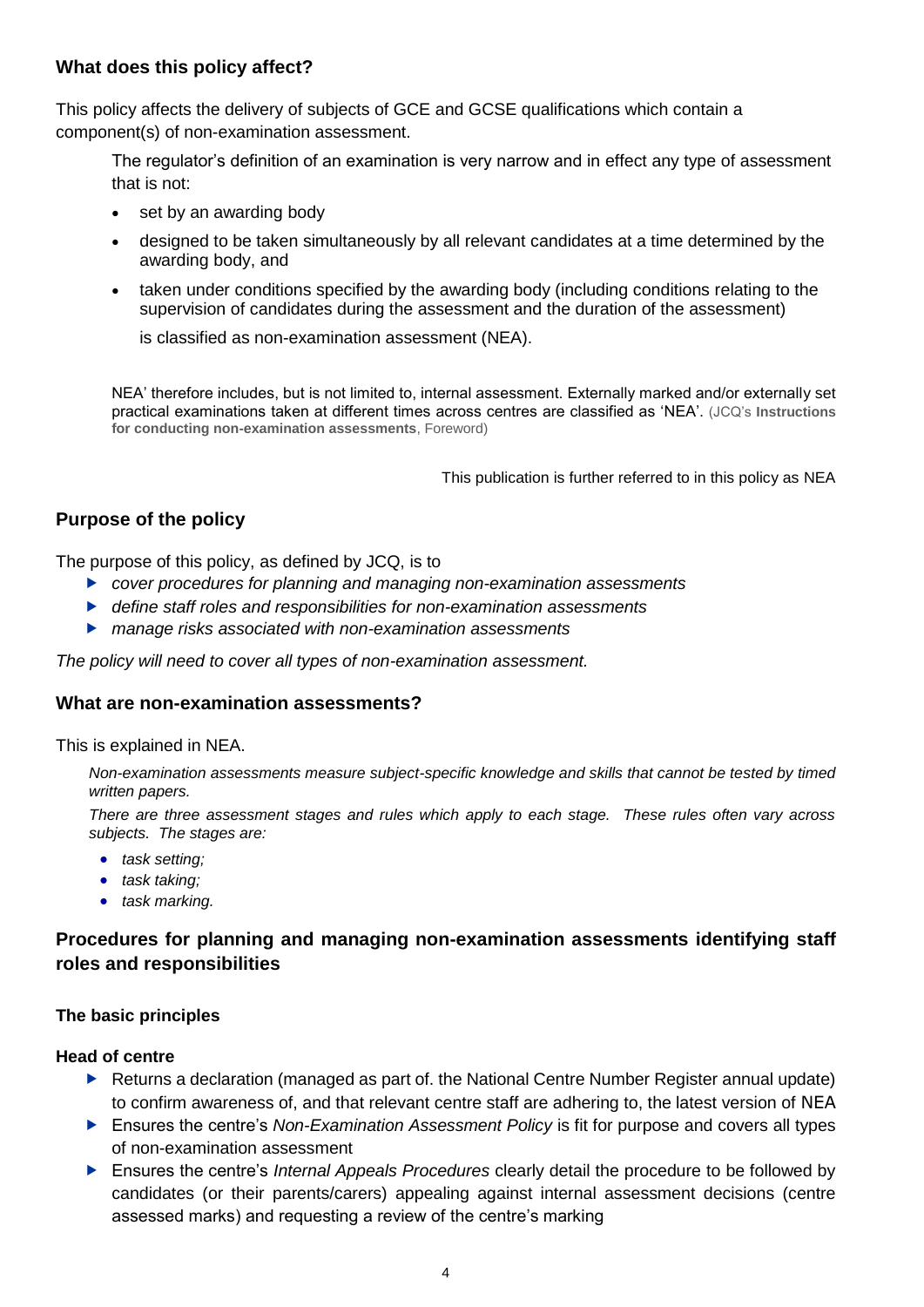#### **Senior Leaders**

- Ensure the correct conduct of non-examination assessments (including endorsements) which comply with NEA and awarding body subject-specific instructions
- **Ensure the centre-wide calendar records assessment schedules by the start of the academic year**

#### **Quality assurance (QA) lead/Lead internal verifier**

- ▶ Confirms with subject heads that appropriate awarding body forms and templates for nonexamination assessments (including endorsements) are used by teachers and candidates
- **Ensures appropriate procedures are in place to internally standardise/verify the marks awarded** by subject teachers in line with awarding body criteria
- Ensures appropriate centre-devised templates are provided to capture/record relevant information given to candidates by subject teachers
- Ensures appropriate centre-devised templates are provided to capture/record relevant information is received and understood by candidates
- Where not provided by the awarding body, ensures a centre-devised template is provided for candidates to keep a detailed record of their own research, planning, resources etc.

#### **Subject Head**

- Ensures subject teachers understand their role and responsibilities within the non-examination assessment process
- ▶ Ensures NEA and relevant awarding body subject specific instructions are followed in relation to the conduct of non-examination assessments (including endorsements)
- ▶ Works with the QA lead/Lead internal verifier to ensure appropriate procedures are followed to internally standardise/verify the marks awarded by subject teachers

#### **Subject Teacher**

- ▶ Understands and complies with the general instructions as detailed in NEA
- Where these may also be provided by the awarding body, understands and complies with the awarding body's specification for conducting non-examination assessments, including any subject-specific instructions, teachers' notes or additional information on the awarding body's website
- Marks internally assessed work to the criteria provided by the awarding body
- $\blacktriangleright$  Ensures the exams officer is provided with relevant entry codes for subjects (whether the entry for the internally assessed component forms part of the overall entry code for the qualification or is made as a separate unit entry code) to the internal deadline for entries

#### **Exams Officer**

- Signposts the annually updated JCQ publication NEA to relevant centre staff
- Carries out tasks where these may be applicable to the role in supporting the administration/management of non-examination assessment

#### <span id="page-4-0"></span>**Task setting**

- Selects tasks to be undertaken where a number of comparable tasks are provided by the awarding body OR designs tasks where this is permitted by criteria set out within the subject specification
- $\triangleright$  Makes candidates aware of the criteria used to assess their work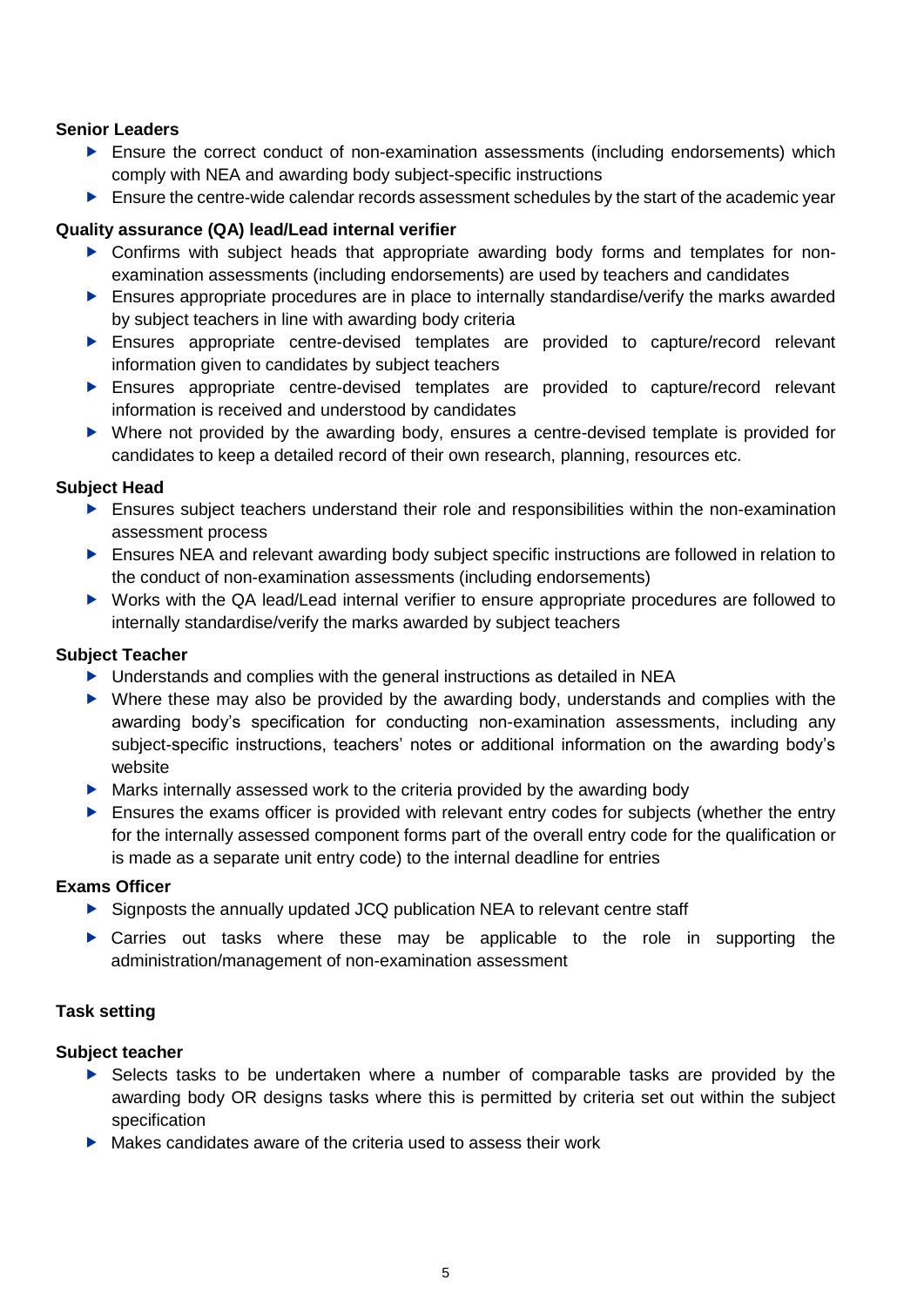# <span id="page-5-0"></span>**Issuing of tasks**

# **Subject teacher**

- $\triangleright$  Determines when set tasks are issued by the awarding body
- $\blacktriangleright$  Identifies date(s) when tasks should be taken by candidates
- Accesses set tasks in sufficient time to allow planning, resourcing and teaching and ensures that materials are stored securely at all times

#### <span id="page-5-1"></span>**Task taking**

#### <span id="page-5-2"></span>**Supervision**

#### **Subject teacher**

- ▶ Checks the awarding body's subject-specific requirements ensuring candidates take tasks under the required conditions and supervision arrangements
- $\blacktriangleright$  Ensures there is sufficient supervision to enable the work of a candidate to be authenticated
- Ensures there is sufficient supervision to ensure the work a candidate submits is their own
- $\blacktriangleright$  Is confident where work may be completed outside of the centre without direct supervision, that the work produced is the candidate's own.
- Where candidates may work in groups, keeps a record of each candidate's contribution and it must be possible to attribute assessable outcomes to individual candidates
- Ensures candidates are aware of the current JCQ documents [Information for candidates -](http://www.jcq.org.uk/exams-office/information-for-candidates-documents) non[examination assessments](http://www.jcq.org.uk/exams-office/information-for-candidates-documents) and [Information for candidates -](http://www.jcq.org.uk/exams-office/information-for-candidates-documents) Social Media
- Ensures candidates understand and comply with the regulations in relevant JCQ documents Information for candidates documents

#### <span id="page-5-3"></span>**Advice and feedback**

# **Subject teacher**

- $\triangleright$  As relevant to the subject/component, advises candidates on relevant aspects before candidates begin working on a task
- Will not provide candidates with model answers or writing frames specific to the task
- $\blacktriangleright$  When reviewing candidates' work, unless prohibited by the specification, provides oral and written advice at a general level to candidates
- Allows candidates to revise and re-draft work after advice has been given at a general level
- ▶ Records any assistance given beyond general advice and takes it into account in the marking or submits it to the external examiner
- Ensures when work has been assessed, candidates are not allowed to revise it

#### <span id="page-5-4"></span>**Resources**

- Refers to the awarding body's specification and/or associated documentation to determine if candidates have restricted/unrestricted access to resources when planning and researching their tasks
- **Ensures conditions for any formally supervised sessions are known and put in place**
- Ensures appropriate arrangements are in place to keep the work to be assessed, and any preparatory work, secure between any formally supervised sessions, including work that is stored electronically
- Ensures conditions for any formally supervised sessions are understood and followed by candidates
- **Ensures candidates understand that they are not allowed to introduce augmented notes or new** resources between formally supervised sessions
- Ensures that where appropriate to include references, candidates keep a detailed record of their own research, planning, resources etc.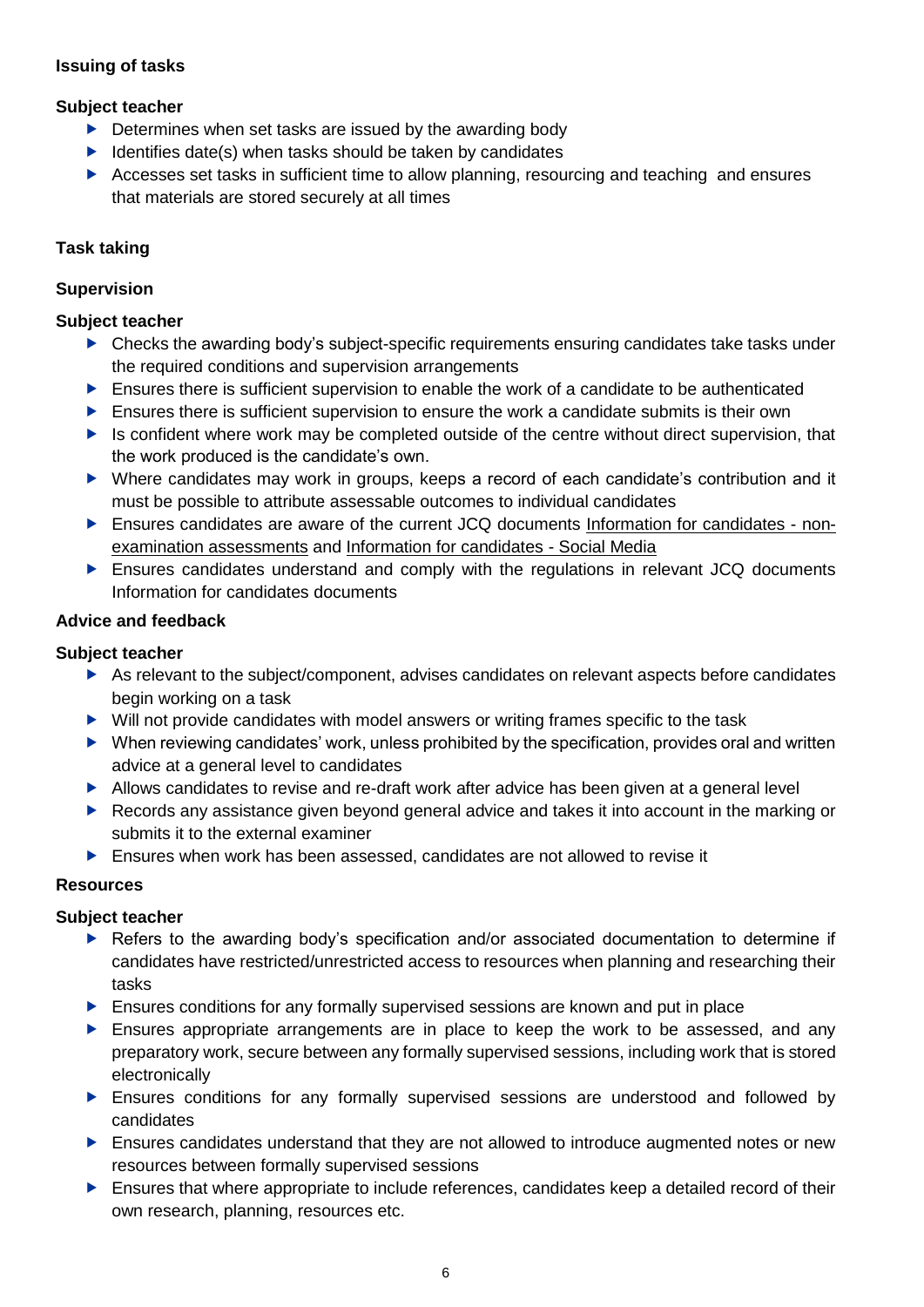# <span id="page-6-0"></span>**Word and time limits**

#### **Subject teacher**

 $\blacktriangleright$  Refers to the awarding body's specification to determine where word and time limits apply/are mandatory

# <span id="page-6-1"></span>**Collaboration and group work**

#### **Subject teacher**

- Unless stated otherwise in the awarding body's specification, and where appropriate, allows candidates to collaborate when carrying out research and preparatory work
- $\blacktriangleright$  Ensures that it is possible to attribute assessable outcomes to individual candidates
- **Ensures that where an assignment requires written work to be produced, each candidate writes** up their own account of the assignment
- Assesses the work of each candidate individually

#### <span id="page-6-2"></span>**Authentication procedures**

#### **Subject teacher**

- ▶ Where required by the awarding body's specification
	- ensures candidates sign a declaration confirming the work they submit for final assessment is their own unaided work
	- signs the teacher declaration of authentication confirming the requirements have been met
- ▶ Keeps signed candidate declarations on file until the deadline for requesting reviews of results has passed or until any appeal, malpractice or other results enquiry has been completed, whichever is later
- **Provides signed candidate declarations where these may be requested by a JCQ Centre** Inspector
- Where there may be doubt about the authenticity of the work of a candidate or if malpractice is suspected, follows the authentication procedures and malpractice information in NEA and informs a member of the senior leadership team
- ▶ Understands that if, during the external moderation process, it is found that the work has not been properly authenticated, the awarding body will set the mark(s) awarded by the centre to zero

#### <span id="page-6-3"></span>**Presentation of work**

# **Subject teacher**

- Obtains informed consent at the beginning of the course from parents/carers if videos or photographs/images of candidates will be included as evidence of participation or contribution
- Instructs candidates to present work as detailed in NEA unless the awarding body's specification gives different subject-specific instructions
- Instructs candidates to add their candidate number, centre number and the component code of the assessment as a header/footer on each page of their work

# <span id="page-6-4"></span>**Keeping materials secure**

- ▶ When work is being undertaken by candidates under formal supervision, ensures work is securely stored between sessions (if more than one session)
- When work is submitted by candidates for final assessment, ensures work is securely stored
- ▶ Follows secure storage instructions as defined in NEA 4.8
- $\blacktriangleright$  Takes sensible precautions when work is taken home for marking
- Stores internally assessed work, including the sample returned after awarding body moderation, securely until all possible post-results services have been exhausted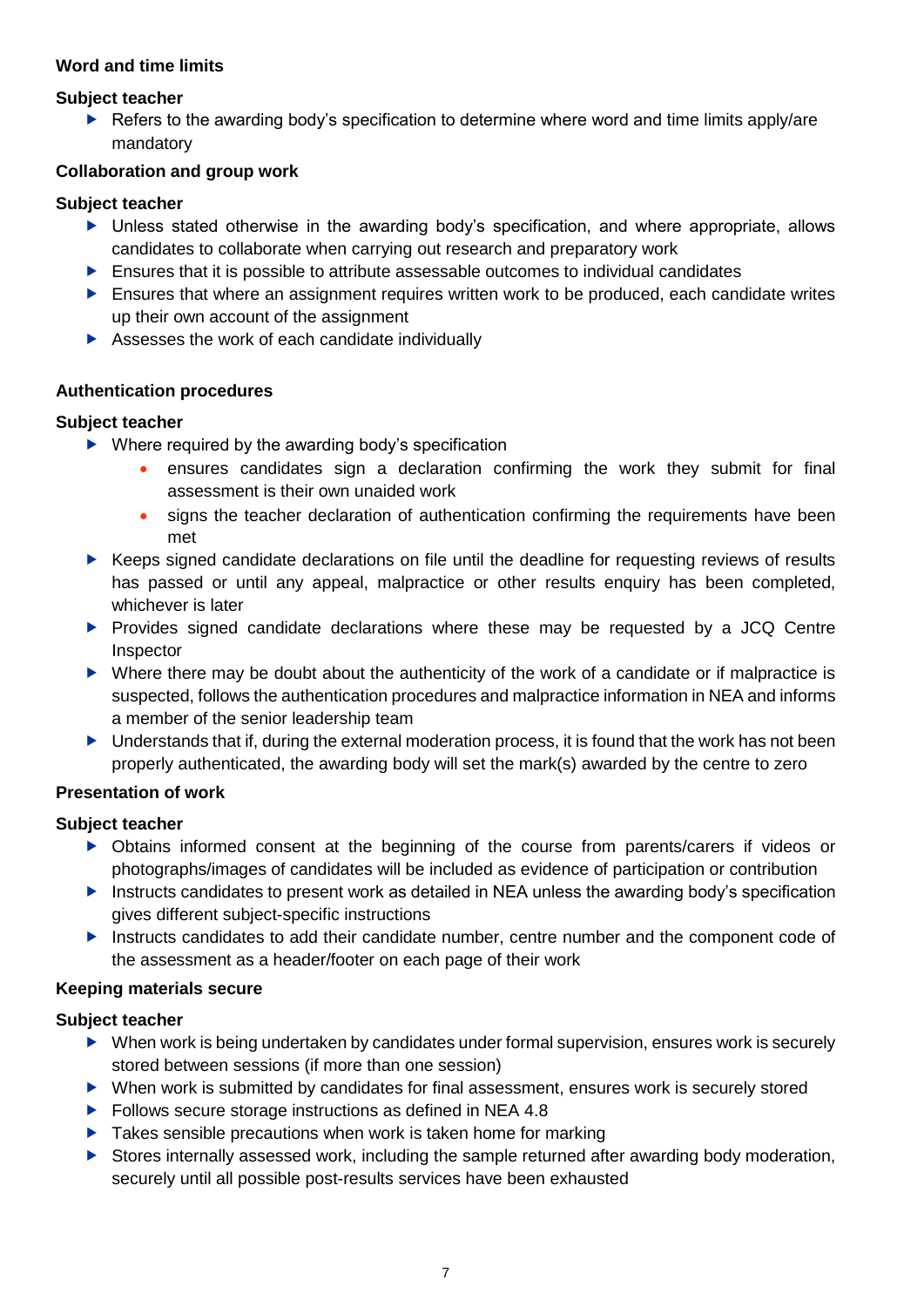- ▶ If post-results services have not been requested, returns internally assessed work to candidates (if requested by a candidate) after the deadline for requesting a review of results for the relevant series
- ▶ If post-results services have been requested, returns internally assessed work to candidates (if requested by a candidate) once the review of results and any subsequent appeal has been completed
- ▶ Reminds candidates of the need to keep their own work secure at all times and not share completed or partially completed work on-line, on social media or through any other means (the JCQ document Information for candidates – social media should be brought to the attention of candidates)
- Where work is stored electronically, liaises with the IT Manager to ensure that appropriate arrangements are in place to restrict access to it between sessions
- ▶ Understands that during the period from the submission of work for formal assessment until the deadline for requesting a review of results, copies of work may be used for other purposes, provided that the originals are stored securely as required

# **IT Manager**

- Ensures appropriate arrangements are in place to restrict access between sessions to candidates' work where work is stored electronically
- Restricts access to this material an utilises appropriate security safeguards such as firewall protections and virus scanning software
- Employs an effective back-up strategy so that an up to date archive of candidates' evidence is maintained
- **Considers encrypting any sensitive digital media to ensure the security of the data stored within** it and refers to awarding body guidance to ensure that the method of encryption is suitable

# <span id="page-7-0"></span>**Task marking – externally assessed components**

# <span id="page-7-1"></span>**Conduct of externally assessed work**

# **Subject teacher**

- Liaises with the exams officer regarding the arrangements for any externally assessed components of a specification which must be conducted within a window of dates specified by the awarding body and where applicable, according to JCQ Instructions for conducting examinations
- Liaises with the Visiting Examiner where this may be applicable to any externally assessed component

# **Exams officer**

- Arranges timetabling, rooming and invigilation where and if this is applicable to any externally assessed non-examination component of a specification
- Conducts the externally assessed component within the window specified by the awarding body and where applicable, according to JCQ Instructions for conducting examinations

# **Submission of work**

# **Exams officer**

- $\blacktriangleright$  Provides the attendance register to the subject teacher where applicable
- Ensures the awarding body's attendance register for any externally assessed component is completed correctly
- Where candidates' work must be despatched to an awarding body's examiner, or uploaded electronically, ensure this is completed by the date specified by the awarding body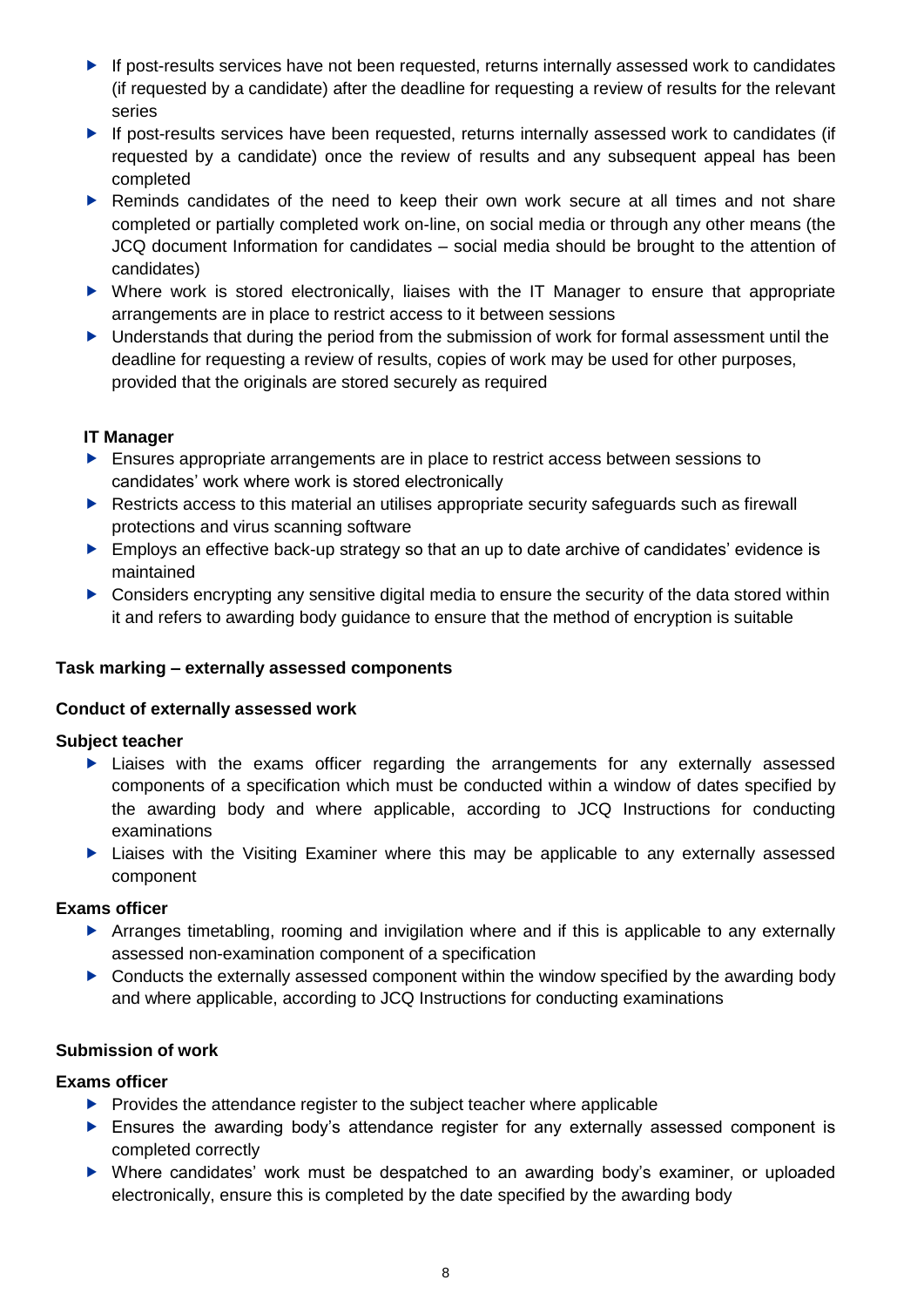- $\blacktriangleright$  Keeps a copy of the attendance register until after the deadline for reviews of results for the exam series
- Packages the work as required by the awarding body and attaches the examiner address label
- **Ensures that the package in which the work is despatched is robust and securely fastened**
- $\triangleright$  Despatches the work to the awarding body's instructions by the required deadline

# <span id="page-8-0"></span>**Task marking – internally assessed components**

#### <span id="page-8-1"></span>**Marking and annotation**

#### **Head of centre**

- Makes every effort to avoid situations where a candidate is assessed by a person who has a close personal relationship with the candidate, for example, members of their family (which includes stepfamily, foster family and similar close relationships) or close friends and their immediate family (eg son/daughter)
- $\blacktriangleright$  Where this cannot be avoided, ensures the possible conflict of interest is declared to the relevant awarding body and the marked work is submitted for moderation whether or not it is part of the moderation sample

#### **Subject head/lead**

 Sets timescales for teachers to inform candidates of their centre-assessed marks that will allow sufficient time for a candidate to appeal an internal assessment decision/request a review of the centre's marking prior to the marks being submitted to the awarding body external deadline

#### **Subject teacher**

- Accesses awarding body training/updates as required to ensure familiarity with the mark scheme/marking process
- $\blacktriangleright$  Marks candidates' work in accordance with the marking criteria provided by the awarding body
- Annotates candidates' work as required to facilitate internal standardisation of marking and enable external moderation to check that marking is in line with the assessment criteria
- Informs candidates of their marks which could be subject to change by the awarding body moderation process
- Ensures candidates are informed of the timescale set by the subject lead or as indicated in the centre's *internal appeals procedure* to enable an internal appeal/request for a review of marking to be submitted by a candidate and the outcome known before final marks are submitted to the awarding body

#### <span id="page-8-2"></span>**Internal standardisation**

#### **Quality assurance (QA) lead/Lead internal verifier**

- $\blacktriangleright$  Ensures that internal standardisation of marks across assessors and teaching groups takes place as required and to sequence
- Supports staff not familiar with the mark scheme (e.g. NQTs, supply staff etc.)
- **Ensures accurate internal standardisation for example by** 
	- obtaining reference materials at an early stage in the course
	- holding a preliminary trial marking session prior to marking
	- carrying out further trial marking at appropriate points during the marking period
	- after most marking has been completed, holds a further meeting to make final adjustments
	- making final adjustments to marks prior to submission, retaining work and evidence of standardisation
- ▶ Retains evidence that internal standardisation has been carried out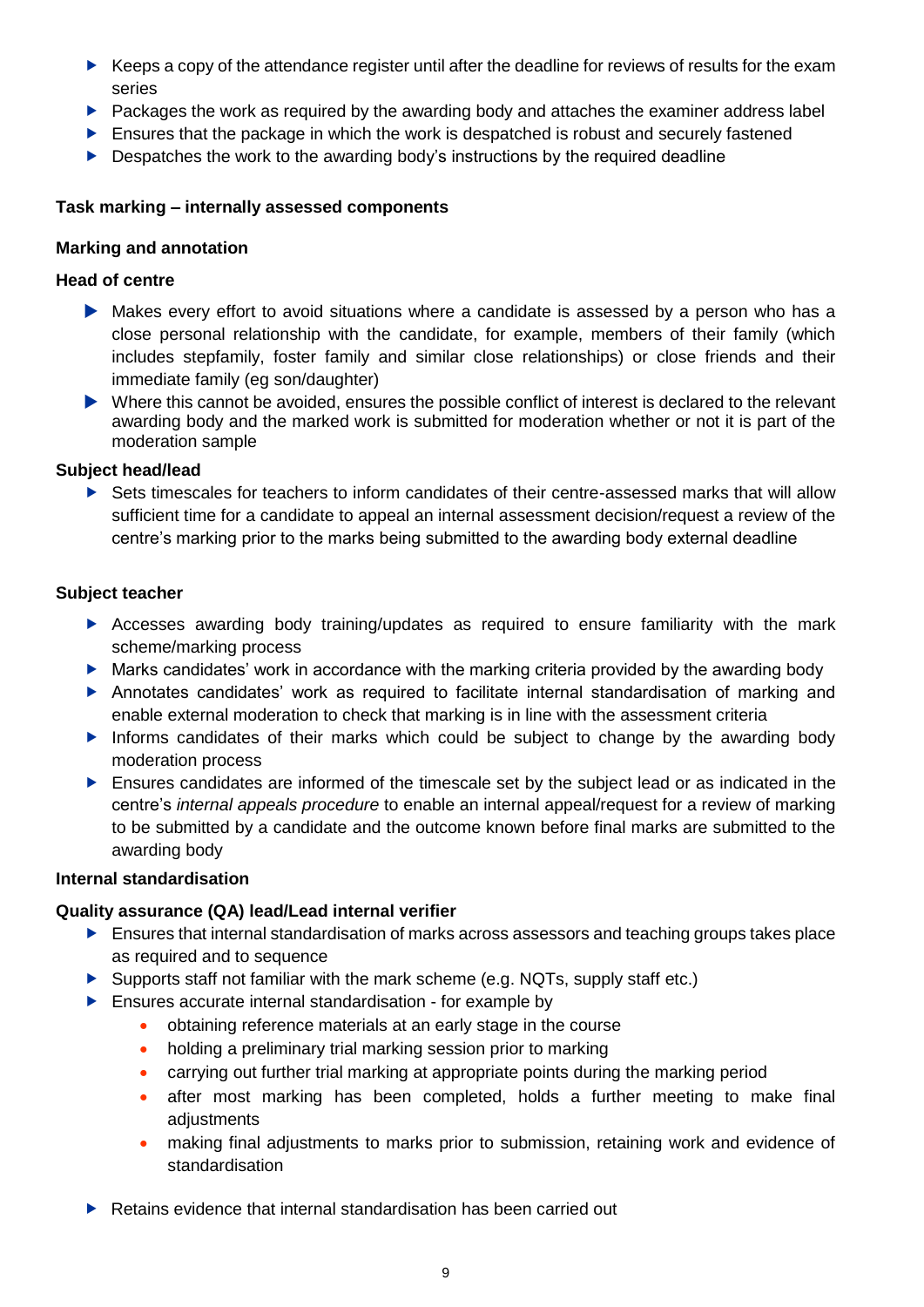#### **Subject teacher**

- Indicates on work (or cover sheet) the date of marking
- Marks to common standards
- $\blacktriangleright$  Keeps candidates work secure until after the closing date for review of results for the series concerned or until any appeal, malpractice or other results enquiry has been completed, whichever is later

#### <span id="page-9-0"></span>**Consortium arrangements**

#### **Subject head/lead**

- **Ensures a consortium co-ordinator is nominated (where this may be required as the consortium** lead)
- If the consortium lead, liaises with the exams officer to ensure the relevant awarding body is informed that the centre is part of a consortium by submitting Form JCQ/CCA Centre consortium arrangements for cenre-assessed work for each exam series affected
- Ensures procedures for internal standardisation as a consortium are followed

#### **Subject teacher**

- $\blacktriangleright$  Provides marks to the exams officer to the internal deadline
- $\blacktriangleright$  Provides the moderation sample to the exams officer to the internal deadline
- $\blacktriangleright$  Retains all candidates' work in the consortium until after the deadline for reviews of results for the exam series concerned or until any appeal, malpractice or other results enquiry has been completed, whichever is later

#### **Exams officer**

- ▶ Where the centre is the consortium lead
	- submits an online notification of Centre consortium arrangements for centre-assessed work to the relevant awarding body through the Centre Admin Portal (CAP) by no later than the published deadline for each exam series affected
	- submits marks to the awarding body deadline
	- liaises with the other exams officers in the consortium to arrange despatch of a single moderation sample to the awarding body deadline

#### <span id="page-9-1"></span>**Submission of marks and work for moderation**

#### **Subject teacher**

- $\blacktriangleright$  Provides marks to the exams officer to the internal deadline
- Sits with the exams officer whilst the marks are input on the awarding body intranet to ensure all entered correctly
- $\blacktriangleright$  Provides the moderation sample to the exams officer to the internal deadline
- Ensures that where a candidate's work has been facilitated by a scribe or practical assistant, the relevant completed cover sheet is securely attached to the front of the work and provided to the exams officer to be sent to the moderator in addition to the sample requested
- Ensures the moderator is provided with authentication of candidates' work, confirmation that internal standardisation has been undertaken and any other subject-specific information where this may be required
- Submits any supporting documentation required by the awarding body/provides the exams officer with any supporting documentation required by the awarding body

#### **Exams officer**

- Inputs and submits marks online, via the awarding body secure extranet site, keeping a record of the marks submitted, to the external deadline
- Where responsible for marks input, ensures checks are made that marks for any additional candidates are submitted and ensures mark input is checked before submission to avoid transcription errors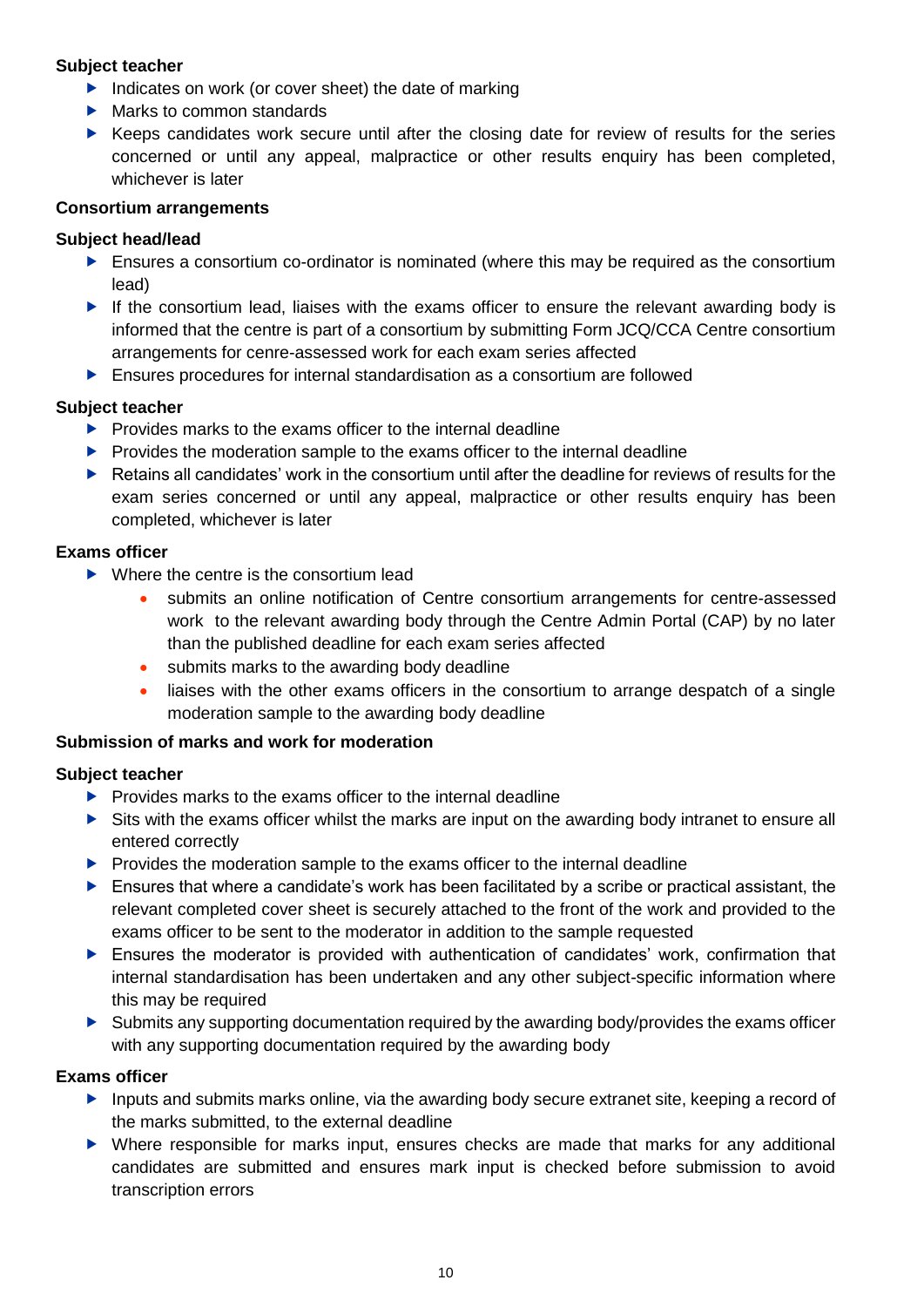- Submits the requested samples of candidates' work to the moderator by the awarding body deadline, keeping a record of the work submitted
- Ensures that for postal moderation
	- work is dispatched in packaging provided by the awarding body
	- moderator label(s) provided by the awarding body are affixed to the packaging
	- proof of dispatch is obtained and kept on file until the successful issue of final results
- **Through the subject teacher, submits any supporting documentation required by the awarding** body

# <span id="page-10-0"></span>**Storage and retention of work after submission of marks**

#### **Subject teacher**

- Keeps a record of names and candidate numbers for candidates whose work was included in the moderation sample
- Retains all marked candidates' work (including any sample returned after moderation) under secure conditions for the required retention period
- IN liaison with the IT Manager, takes steps to protect any work stored electronically from corruption and has a back-up procedure in place
- If retention is a problem because of the nature of the work, retains some form of evidence such as photos, audio or media recordings

#### **Exams officer**

**Ensures any sample returned after moderation is logged and returned to the subject teacher for** secure storage and required retention

#### <span id="page-10-1"></span>**External moderation – the process**

#### **Subject teacher**

- Ensures that awarding body or its moderator receive the correct samples of candidates' work
- Where relevant, liaises with the awarding body/moderator where the moderator visits the centre to mark the sample of work
- Complies with any request from the moderator for remaining work or further evidence of the centre's marking

# <span id="page-10-2"></span>**External moderation – feedback**

#### **Subject head/lead**

- ▶ Checks the final moderated marks when issued to the centre when the results are published
- Checks moderator reports and ensures that any remedial action, if necessary, is undertaken before the next exam series

#### **Exams officer**

- Accesses or signposts moderator reports to relevant staff
- ▶ Takes remedial action, if necessary, where feedback may relate to centre administration

#### <span id="page-10-3"></span>**Access arrangements and reasonable adjustments**

#### **Subject teacher**

 Works with the SENCo/Assistant SENCo to ensure any access arrangements for eligible candidates are applied to assessments

#### **Special educational needs coordinator (SENCo)**

**Follows the regulations and guidance in the JCQ publication Access Arrangements and** [Reasonable Adjustments](http://www.jcq.org.uk/exams-office/access-arrangements-and-special-consideration) in relation to non-examination assessments including [Reasonable](https://www.jcq.org.uk/exams-office/access-arrangements-and-special-consideration/regulations-and-guidance)  [Adjustments for GCE A-level sciences –](https://www.jcq.org.uk/exams-office/access-arrangements-and-special-consideration/regulations-and-guidance) Endorsement of practical skills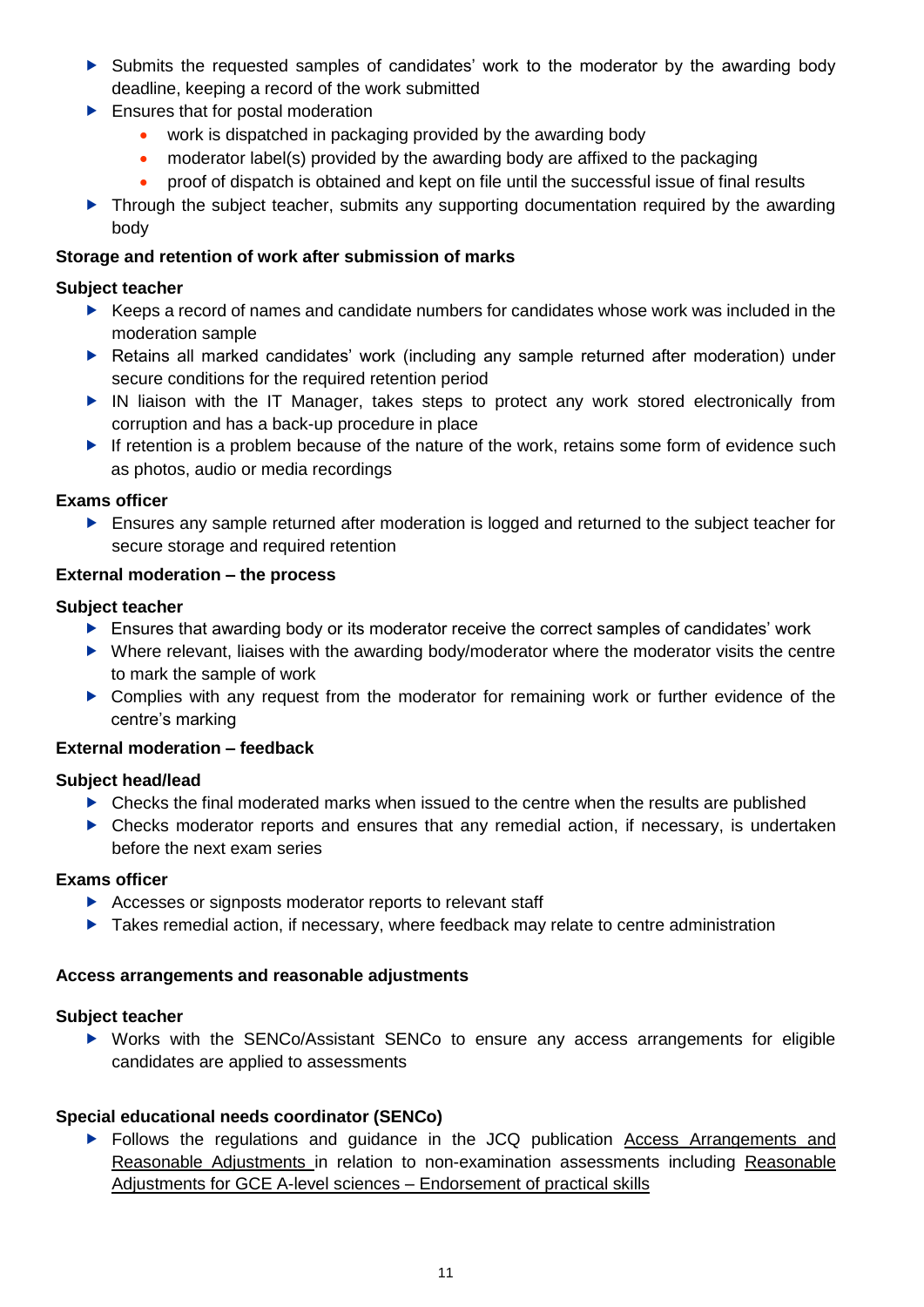- Where arrangements do not undermine the integrity of the qualification and is the candidate's normal way of working, will ensure access arrangements are in place and awarding body approval, where required, has been obtained prior to assessments taking place
- Makes subject teachers aware of any access arrangements for eligible candidates which need to be applied to assessments
- Works with subject teachers to ensure requirements for access arrangement candidates requiring the support of a facilitator in assessments are met
- **Ensures that staff acting as an access arrangement facilitator are fully trained in their role**

# <span id="page-11-0"></span>**Special consideration and loss of work**

# **Subject teacher**

- Understands that a candidate may be eligible for special consideration in assessments in certain situations where a candidate is absent and/or produces a reduced quantity of work
- **Liaises with the exams officer when special consideration may need to be applied for a candidate** taking assessments
- ▶ Liaises with the exams officer to report loss of work to the awarding body

# **Exams officer**

- Refers to/directs relevant staff to the JCQ publication A guide to the special consideration process
	- Where a candidate is eligible, submits an application for special consideration via the awarding body's secure extranet site to the prescribed timescale
	- Where application for special consideration via the awarding body's secure extranet site is not applicable, submits the required form to the awarding body to the prescribed timescale
	- Keeps required evidence on file to support the application
- ▶ Refers to/directs relevant staff where applicable to [Form 15 –](https://www.jcq.org.uk/exams-office/non-examinationassessments) JCQ/LCW and where applicable submits to the relevant awarding body

# <span id="page-11-1"></span>M**alpractice**

# **Head of centre**

- Understands the responsibility to immediately report to the relevant awarding body any alleged, suspected or actual incidents of malpractice involving candidates, teachers, invigilators or other administrative staff
- ▶ Is familiar with the JCQ publication Suspected Malpractice in Examinations and Assessments: [Policies and Procedures](http://www.jcq.org.uk/exams-office/malpractice)
- Ensures that those members of teaching staff involved in the direct supervision of candidates producing non-examination assessment are aware of the potential for malpractice and ensures that teaching staff are reminded that failure to report allegations of malpractice or suspected malpractice constitutes malpractice in itself

# **Subject teacher**

- ▶ Is aware of the JCQ Notice to Centres [Sharing NEA material and candidates' work](http://www.jcq.org.uk/exams-office/non-examination-assessments) to mitigate against candidate and centre malpractice
- Ensures candidates understand what constitutes malpractice in non-examination assessments
- Ensures candidates understand the JCQ document [Information for candidates -](http://www.jcq.org.uk/exams-office/information-for-candidates-documents) non-examination [assessments](http://www.jcq.org.uk/exams-office/information-for-candidates-documents)
- Ensures candidates understand the JCQ document [Information for candidates -](http://www.jcq.org.uk/exams-office/information-for-candidates-documents) Social Media
- Escalates and reports any alleged, suspected or actual incidents of malpractice involving candidates to the head of centre

#### **Exams officer**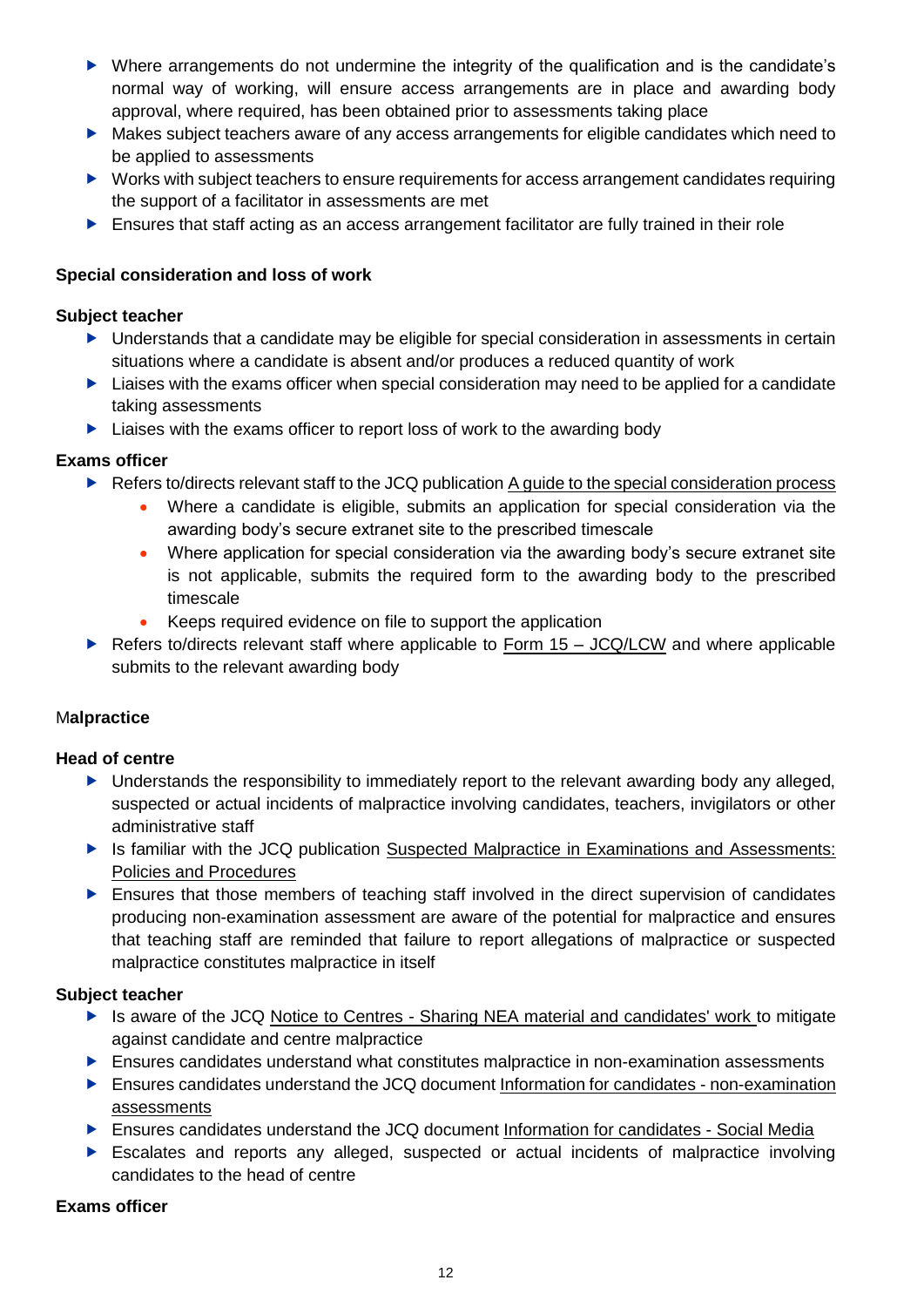- Signposts the JCQ publication [Suspected Malpractice in Examinations and Assessments:](http://www.jcq.org.uk/exams-office/malpractice)  [Policies and Procedures](http://www.jcq.org.uk/exams-office/malpractice) to the head of centre
- Signposts the JCQ Notice to Centres [Sharing NEA material and candidates' work](http://www.jcq.org.uk/exams-office/non-examination-assessments) to subject heads
- Signposts candidates to the relevant JCQ information for candidates documents
- Where required, supports the head of centre in investigating and reporting incidents of alleged, suspected or actual malpractice

#### <span id="page-12-0"></span>**Post-results services**

#### **Head of centre**

- ▶ Is familiar with the JCQ publication [Post-Results Services](https://www.jcq.org.uk/exams-office/post-results-services)
- Ensures the centre's *internal appeals procedures* clearly detail the procedure to be followed by candidates (or their parents/carers) appealing against a centre decision not to support a review of results or an appeal

#### **Subject head/lead**

**Provides relevant support to subject teachers making decisions about reviews of results** 

# **Subject teacher**

- Provides advice and guidance to candidates on their results and the post-results services available
- Provides the exams officer with the original sample or relevant sample of candidates' work that may be required for a review of moderation to the internal deadline

#### **Exams officer**

- $\blacktriangleright$  Is aware of the individual post-results services available for externally assessed and internally assessed components of non-examination assessments as detailed in the JCQ publication [Post-](https://www.jcq.org.uk/exams-office/post-results-services)[Results Services](https://www.jcq.org.uk/exams-office/post-results-services) (Information and guidance to centres...)
- Provides/signposts relevant centre staff and candidates to post-results services information
- Ensures any requests for post-results services that are available to non-examination assessments are submitted online via the awarding body secure extranet site in accordance with the deadlines

# <span id="page-12-1"></span>**Practical Skills Endorsement for the A Level Sciences designed for use in England**

#### **Head of centre**

- **EXECT** Returns an online Head of Centre declaration at the time of the National Centre Number Register annual update confirming that all reasonable steps have been or will be taken to ensure that all candidates at the centre have had, or will have, the opportunity to undertake the prescribed practical activities
- Ensures new lead teachers undertake the required training provided by the awarding body on the implementation of the practical endorsement
- **Ensures relevant centre staff liaise with all relevant parties in relation to arrangements for and** conduct of the monitoring visit

# **Quality assurance (QA) lead/Lead internal verifier**

 Ensures arrangements are in place for implementing the requirements of the practical endorsement appropriately and applying the assessment criteria correctly

# **Subject head/lead**

▶ Confirms understanding of the *Practical Skills Endorsement for the A Level Sciences designed for use in England* and ensures any relevant JCQ/awarding body instructions are followed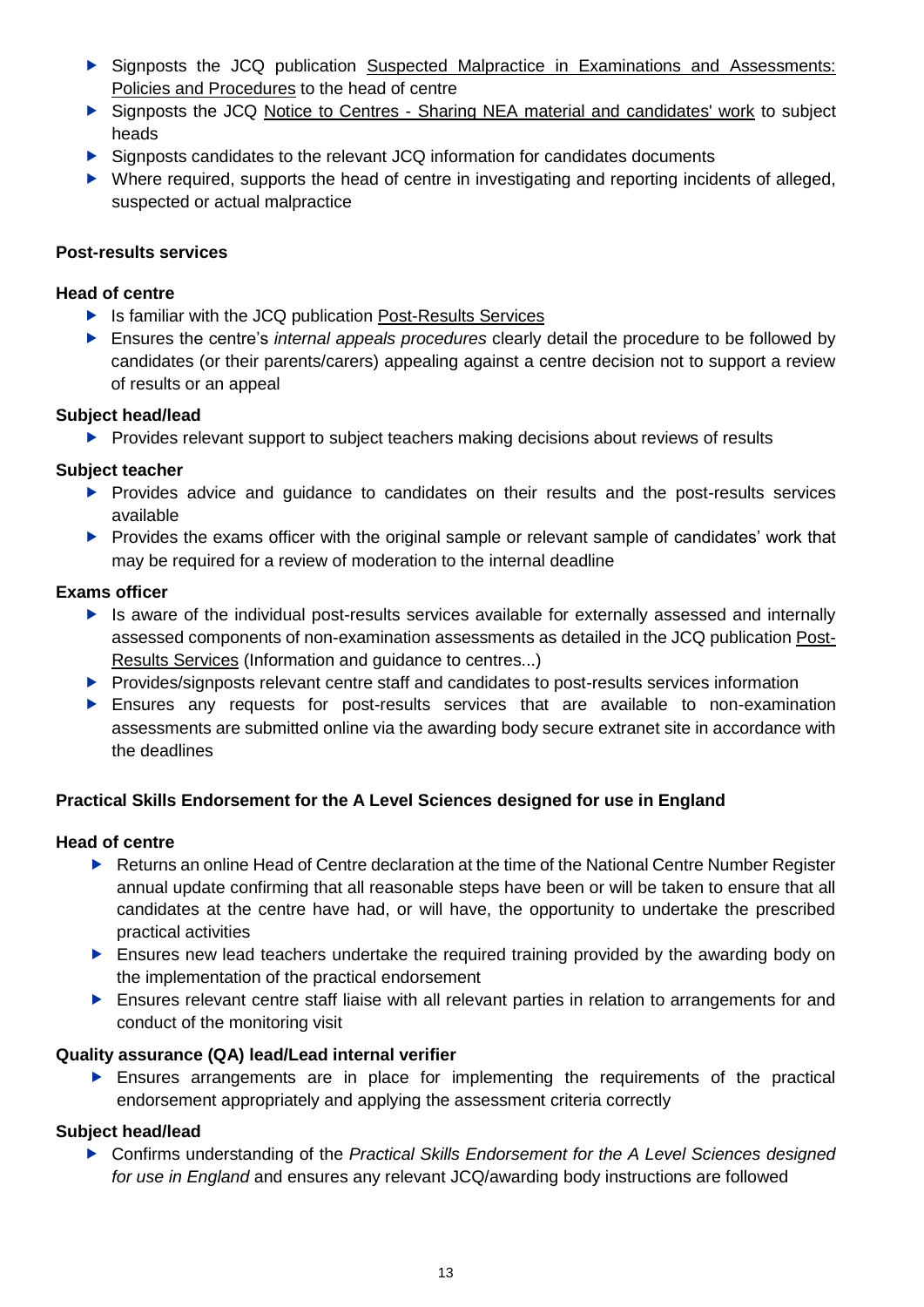- Ensures where the centre intends to enter candidates for the first time for one or more of the A level subjects, the relevant awarding body will be contacted at the beginning of the course
- $\triangleright$  Undertakes any training provided by the awarding body on the implementation of the practical endorsement
- Disseminates information to subject teachers ensuring the standards can be applied appropriately
- ▶ Liaises with all relevant parties in relation to arrangements for and conduct of a monitoring visit

#### **Subject teacher**

- **Ensures all the JCQ/awarding body requirements/instructions in relation to the endorsement are** known, understood and followed
- **Ensures the required arrangements for practical activities are in place**
- $\blacktriangleright$  Provides all the required centre records
- **Ensures candidates provide the required records**
- $\blacktriangleright$  Provides any required information to the subject lead regarding the monitoring visit
- Assesses candidates using Common Practical Assessment Criteria (CPAC)
- Applies for an exemption where a candidate cannot access the practical endorsement due to a substantial impairment
- Follows the awarding body's instructions for the submission of candidates *Pass* or *Not Classified* assessment outcome/provides assessment outcomes to the exams officer to the internal deadline

#### **Exams officer**

- Accepts contact with the monitor and passes information to the subject lead for a visit to be arranged with at least two weeks notice
- Follows the awarding body's instructions for the submission of candidates *Pass* or *Not Classified*  assessment outcome

# <span id="page-13-0"></span>**Spoken Language Endorsement for GCSE English Language specifications designed for use in England**

#### **Head of centre**

Returns an online Head of Centre declaration at the time of the National Centre Number Register Annual Update, that all reasonable steps have been or will be taken to ensure that all candidates at the centre have had, or will have, the opportunity to undertake the Spoken Language endorsement

#### **Quality assurance (QA) lead/Lead internal verifier**

Ensures the appropriate arrangements are in place for internal standardisation of assessments

#### **Subject head/lead**

- Confirms understanding of the *Spoken Language Endorsement for GCSE English Language specifications designed for use in England* and ensures any relevant JCQ/awarding body instructions are followed
- **Ensures the required task setting and task taking instructions are followed by subject teachers**
- **Ensures subject teachers assess candidates, either live or from recordings, using the common** assessment criteria
- Ensures for monitoring purposes, audio-visual recordings of the presentations of a sample of candidates are provided

- Ensures all the requirements in relation to the endorsement are known and understood
- $\blacktriangleright$  Follows the required task setting and task taking instructions
- Assesses candidates, either live or from recordings, using the common assessment criteria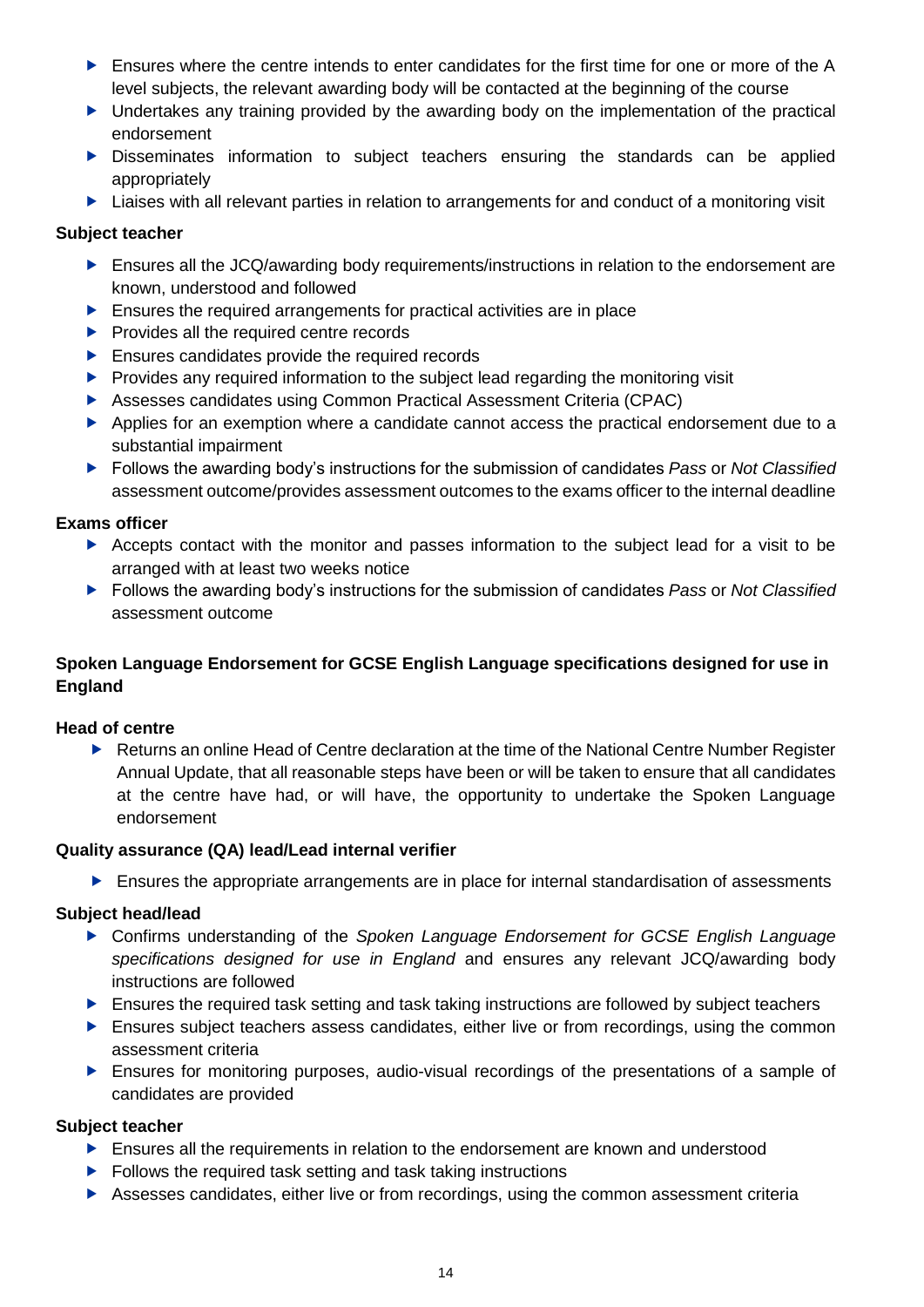- **Provides audio-visual recordings of the presentations of a sample of candidates for monitoring** purposes
- Follows the awarding body's instructions for the submission of grades (*Pass, Merit, Distinction* or *Not Classified*) and the storage and submission of recordings

# **Exams officer**

▶ Follows the awarding body's instructions for the submission of grades and recordings

# <span id="page-14-0"></span>**Private candidates**

#### **Subject head/lead**

- According to centre policy, confirms if private candidates (including distance learners and home educated candidates) are accepted by the centre for entry for subjects containing components of non-examination assessment (where the specification may be made available to private candidates by the awarding body)
- Ensures relevant staff in the centre administer all aspects of the non-examination assessment process for a private candidate, according to the awarding body's specification
- There will be an additional charge to candidates where an interpreter is required for a spoken element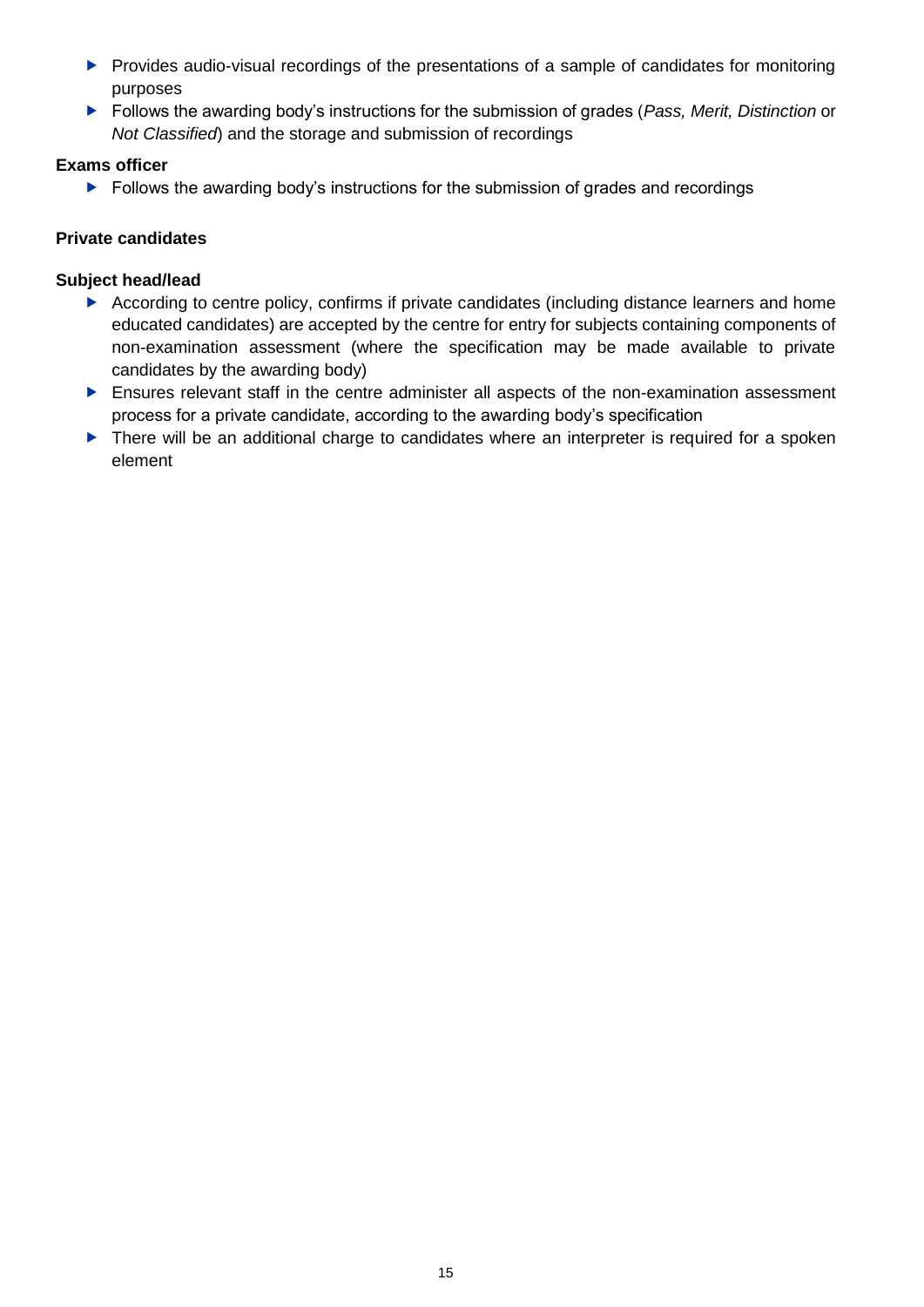# <span id="page-15-0"></span>**Qualification/Subject specific additional information**

# <span id="page-15-1"></span>**Modern Foreign Languages – Non Taught**

Spoken element

- ▶ The candidate is responsible for revision and practice of their chosen language
- Head of Department is available to download any relevant to the chosen qualification from the awarding body
- The Exams Officer (EO) will make the entry in a timely fashion and arrange for the booking of an external interpreter (if necessary) with the assistance of the Head of Department
- There will be no charge to the candidate whilst they are a student at the Academy
- ▶ The Head of Department will provide the EO with samples of candidates work in a time appropriate manner

# <span id="page-15-2"></span>**English Language – spoken endorsement**

- ▶ Candidates are provided with every opportunity to undertake the spoken endorsement
- The Head of Department is responsible for the sample of candidates work to be chosen and despatched to the awarding body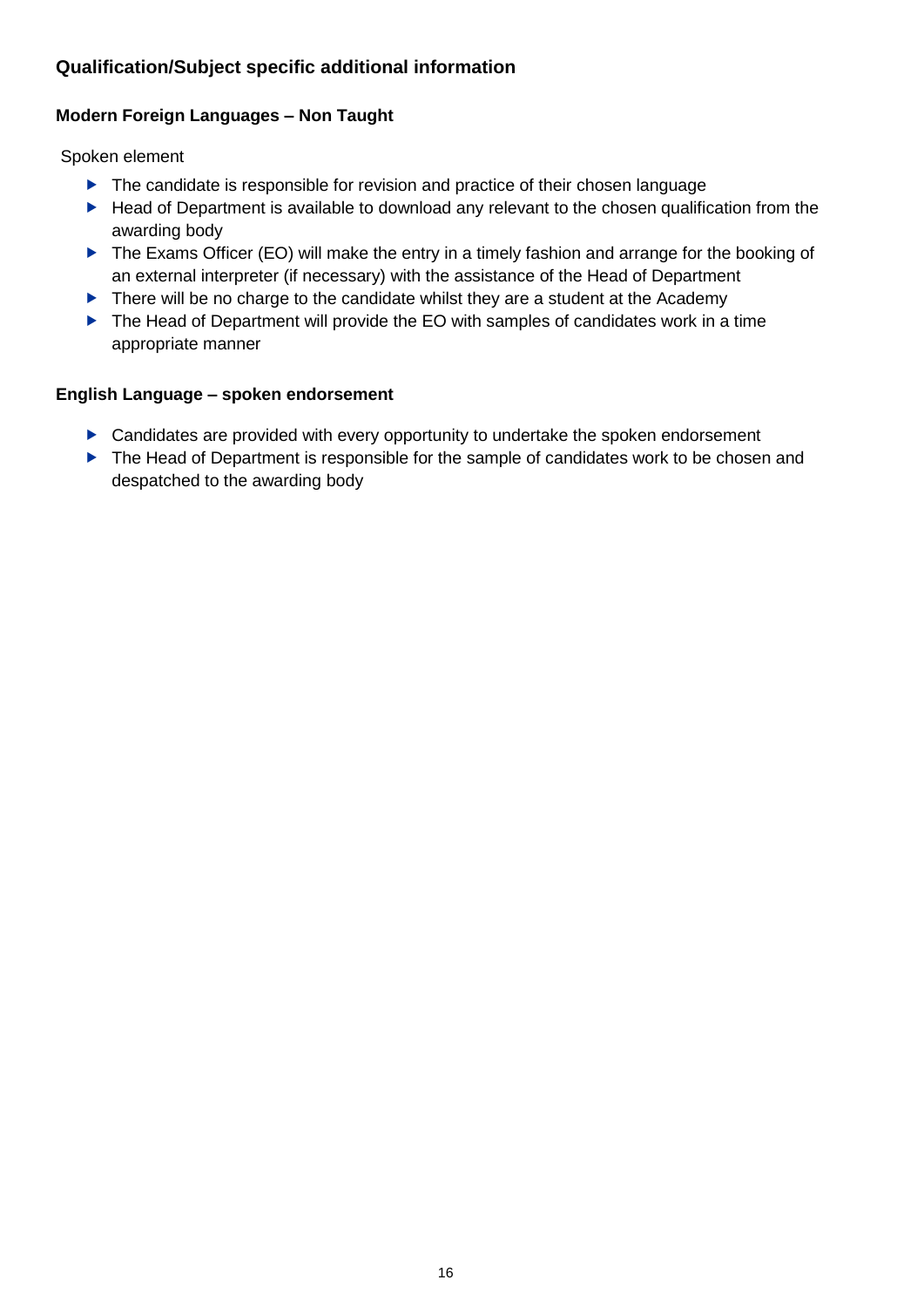# <span id="page-16-0"></span>**Management of issues and potential risks associated with non-examination assessments**

| <b>Issue/Risk</b>                                                                                                | Centre actions to manage issue/mitigate risk                                                                                                                                                                                                                                                                                                                                                                                                                                                                                                                                                                                                                                                                                                                                                                                                                                                                                                                                  | Action by                                        |
|------------------------------------------------------------------------------------------------------------------|-------------------------------------------------------------------------------------------------------------------------------------------------------------------------------------------------------------------------------------------------------------------------------------------------------------------------------------------------------------------------------------------------------------------------------------------------------------------------------------------------------------------------------------------------------------------------------------------------------------------------------------------------------------------------------------------------------------------------------------------------------------------------------------------------------------------------------------------------------------------------------------------------------------------------------------------------------------------------------|--------------------------------------------------|
| Centre Staff malpractice                                                                                         | Records confirm that relevant centre staff are familiar with<br>and follow:<br>the current JCQ publication Instructions for conducting<br>$\bullet$<br>non-examination assessments<br>the JCQ document Notice to Centres - Sharing NEA<br>material and candidates' work -<br>http://www.jcq.org.uk/exams-office/non-examination-<br>assessments                                                                                                                                                                                                                                                                                                                                                                                                                                                                                                                                                                                                                               | <b>Head of Centre</b><br><b>SLT</b><br>EO<br>HoD |
| Candidate malpractice                                                                                            | Records confirm that candidates are informed and understand<br>they must not:<br>submit work which is not their own<br>۰<br>make available their work to other candidates through<br>any medium<br>allow other candidates to have access to their own<br>$\bullet$<br>independently sourced material<br>assist other candidates to produce work<br>$\bullet$<br>use books, the internet or other sources without<br>$\bullet$<br>acknowledgement or attribution<br>submit work that has been word processed by a third<br>$\bullet$<br>party without acknowledgement<br>include inappropriate, offensive or obscene material<br>٠<br>Records confirm that candidates have been made aware of the<br>JCQ documents Information for candidates - non-examination<br>assessments and Information for candidates - Social Media -<br>https://www.jcq.org.uk/exams-office/information-for-candidates-<br>documents and understand they must not post their work on<br>social media | <b>Head of Centre</b><br><b>SLT</b><br>EO        |
| <b>Task setting</b><br>Awarding body set task: IT                                                                | Awarding body key date for accessing/downloading set task noted                                                                                                                                                                                                                                                                                                                                                                                                                                                                                                                                                                                                                                                                                                                                                                                                                                                                                                               |                                                  |
| failure/corruption of task details<br>where set task details accessed<br>from the awarding body online           | prior to start of course<br>IT systems checked prior to key date<br>Alternative IT system used to gain access<br>Awarding body contacted to request direct email of task details                                                                                                                                                                                                                                                                                                                                                                                                                                                                                                                                                                                                                                                                                                                                                                                              | <b>ICT</b> lead<br>EO                            |
| Centre set task: Subject teacher<br>fails to meet the assessment<br>criteria as detailed in the<br>specification | Ensures that subject teachers access awarding body training<br>information, practice materials etc.<br>Records confirmation that subject teachers understand the task<br>setting arrangements as defined in the awarding body's<br>specification<br>Samples assessment criteria in the centre set task                                                                                                                                                                                                                                                                                                                                                                                                                                                                                                                                                                                                                                                                        | HoD<br>EO                                        |
| Candidates do not understand<br>the marking criteria and what<br>they need to do to gain credit                  | A simplified version of the awarding body's marking criteria<br>described in the specification that is not specific to the work of an<br>individual candidate or group of candidates is produced for<br>candidates<br>Records confirm all candidates understand the marking criteria<br>Candidates confirm/record they understand the marking criteria                                                                                                                                                                                                                                                                                                                                                                                                                                                                                                                                                                                                                        | HoD<br>EO                                        |
| Subject teacher long term<br>absence during the task setting<br>stage                                            | See centre's exam contingency plan - Teaching staff extended<br>absence at key points in the exam cycle                                                                                                                                                                                                                                                                                                                                                                                                                                                                                                                                                                                                                                                                                                                                                                                                                                                                       |                                                  |
| <b>Issuing of tasks</b>                                                                                          |                                                                                                                                                                                                                                                                                                                                                                                                                                                                                                                                                                                                                                                                                                                                                                                                                                                                                                                                                                               |                                                  |
| Task for legacy specification<br>given to candidates undertaking<br>new specification                            | Ensures subject teachers take care to distinguish between<br>requirements/tasks for legacy specifications and<br>requirements/tasks for new specifications<br>Awarding body guidance sought where this issue remains<br>unresolved                                                                                                                                                                                                                                                                                                                                                                                                                                                                                                                                                                                                                                                                                                                                            | HoD<br>EO                                        |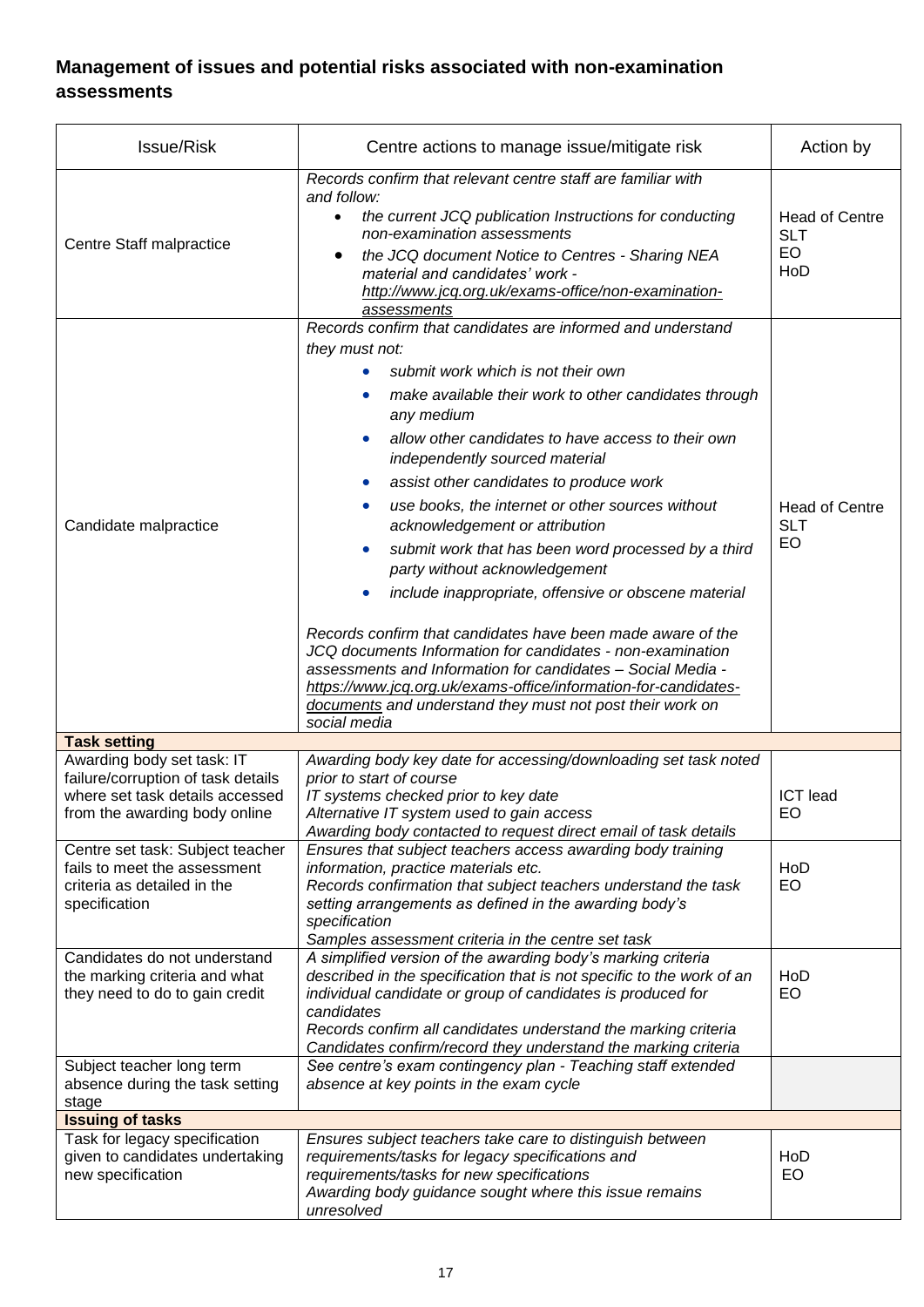| Awarding body set task not<br>issued to candidates on time                                                                                                                    | Awarding body key date for accessing set task as detailed in the<br>specification noted prior to start of course<br>Course information issued to candidates contains details when set<br>task will be issued and needs to be completed by<br>Set task accessed well in advance to allow time for planning,<br>resourcing and teaching                                                                                                                                                                                                                              | HoD<br>EO<br><b>KS</b> lead        |  |
|-------------------------------------------------------------------------------------------------------------------------------------------------------------------------------|--------------------------------------------------------------------------------------------------------------------------------------------------------------------------------------------------------------------------------------------------------------------------------------------------------------------------------------------------------------------------------------------------------------------------------------------------------------------------------------------------------------------------------------------------------------------|------------------------------------|--|
| The wrong task is given to<br>candidates                                                                                                                                      | Ensures course planning and information taken from the awarding<br>body's specification confirms the correct task will be issued to<br>candidates<br>Awarding body guidance sought where this issue remains<br>unresolved                                                                                                                                                                                                                                                                                                                                          | HoD<br>EO                          |  |
| Subject teacher long term<br>absence during the issuing of<br>tasks stage                                                                                                     | See centre's exam contingency plan - Teaching staff extended<br>absence at key points in the exam cycle                                                                                                                                                                                                                                                                                                                                                                                                                                                            |                                    |  |
| A candidate (or parent/carer)<br>expresses concern about<br>safeguarding, confidentiality or<br>faith in undertaking a task such<br>as a presentation that may be<br>recorded | Ensures the candidate's presentation does not form part of the<br>sample which will be recorded<br>Contacts the awarding body at the earliest opportunity where<br>unable to record the required number of candidates for the<br>monitoring sample                                                                                                                                                                                                                                                                                                                 | HoD<br>EO                          |  |
| <b>Task taking</b>                                                                                                                                                            |                                                                                                                                                                                                                                                                                                                                                                                                                                                                                                                                                                    |                                    |  |
| Supervision<br>Planned assessments clash with<br>other centre or candidate<br>activities                                                                                      | Assessment plan identified for the start of the course<br>Assessment dates/periods included in centre wide calendar                                                                                                                                                                                                                                                                                                                                                                                                                                                | EO<br><b>KS</b> lead               |  |
| Rooms or facilities inadequate<br>for candidates to take tasks<br>under appropriate supervision                                                                               | Timetabling organised to allocate appropriate rooms and IT<br>facilities for the start of the course<br>Staggered sessions arranged where IT facilities insufficient for<br>number of candidates<br>Whole cohort to undertake written task in large exam venue at the<br>same time (exam conditions do not apply)                                                                                                                                                                                                                                                  | EO                                 |  |
| Insufficient supervision of<br>candidates to enable work to be<br>authenticated                                                                                               | Confirm subject teachers are aware of and follow the current JCQ<br>publication Instructions for conducting non-examination<br>assessments and any other specific instructions detailed in the<br>awarding body's specification in relation to the supervision of<br>candidates<br>Confirm subject teachers understand their role and responsibilities<br>as detailed in the centre's non-examination assessment policy                                                                                                                                            | HoD<br><b>EO</b><br><b>KS Lead</b> |  |
| A candidate is suspected of<br>malpractice prior to submitting<br>their work for assessment                                                                                   | Instructions and processes in the current JCQ publication<br>Instructions for conducting non-examination assessments (section<br>9 Malpractice) are followed<br>An internal investigation and where appropriate internal<br>disciplinary procedures are followed                                                                                                                                                                                                                                                                                                   | <b>Class Teacher</b><br>HoD<br>EO. |  |
| Access arrangements were not<br>put in place for an assessment<br>where a candidate is approved<br>for arrangements                                                           | Relevant staff are signposted to the JCQ publication A guide to<br>the special consideration process (section 2), to determine the<br>process to be followed to apply for special consideration for the<br>candidate                                                                                                                                                                                                                                                                                                                                               | EO<br><b>SENCo</b>                 |  |
| Advice and feedback                                                                                                                                                           |                                                                                                                                                                                                                                                                                                                                                                                                                                                                                                                                                                    |                                    |  |
| Candidate claims appropriate<br>advice and feedback not given<br>by subject teacher prior to<br>starting on their work                                                        | Ensures a centre-wide process is in place for subject teachers to<br>record all information provided to candidates before work begins<br>as part of the centre's quality assurance procedures<br>Regular monitoring of subject teacher completed records and<br>sign-off to confirm monitoring activity<br>Full records kept detailing all information and advice given to<br>candidates prior to starting on their work as appropriate to the<br>subject and component<br>Candidate confirms/records advice and feedback given prior to<br>starting on their work | HoD<br><b>KS Lead</b>              |  |
| Candidate claims no advice and<br>feedback given by subject<br>teacher during the task-taking<br>stage                                                                        | Ensures a centre-wide process is in place for subject teachers to<br>record all advice and feedback provided to candidates during the<br>task-taking stage as part of the centre's quality assurance<br>procedures<br>Regular monitoring of subject teacher completed records and<br>sign-off to confirm monitoring activity                                                                                                                                                                                                                                       | HoD<br><b>KS Lead</b>              |  |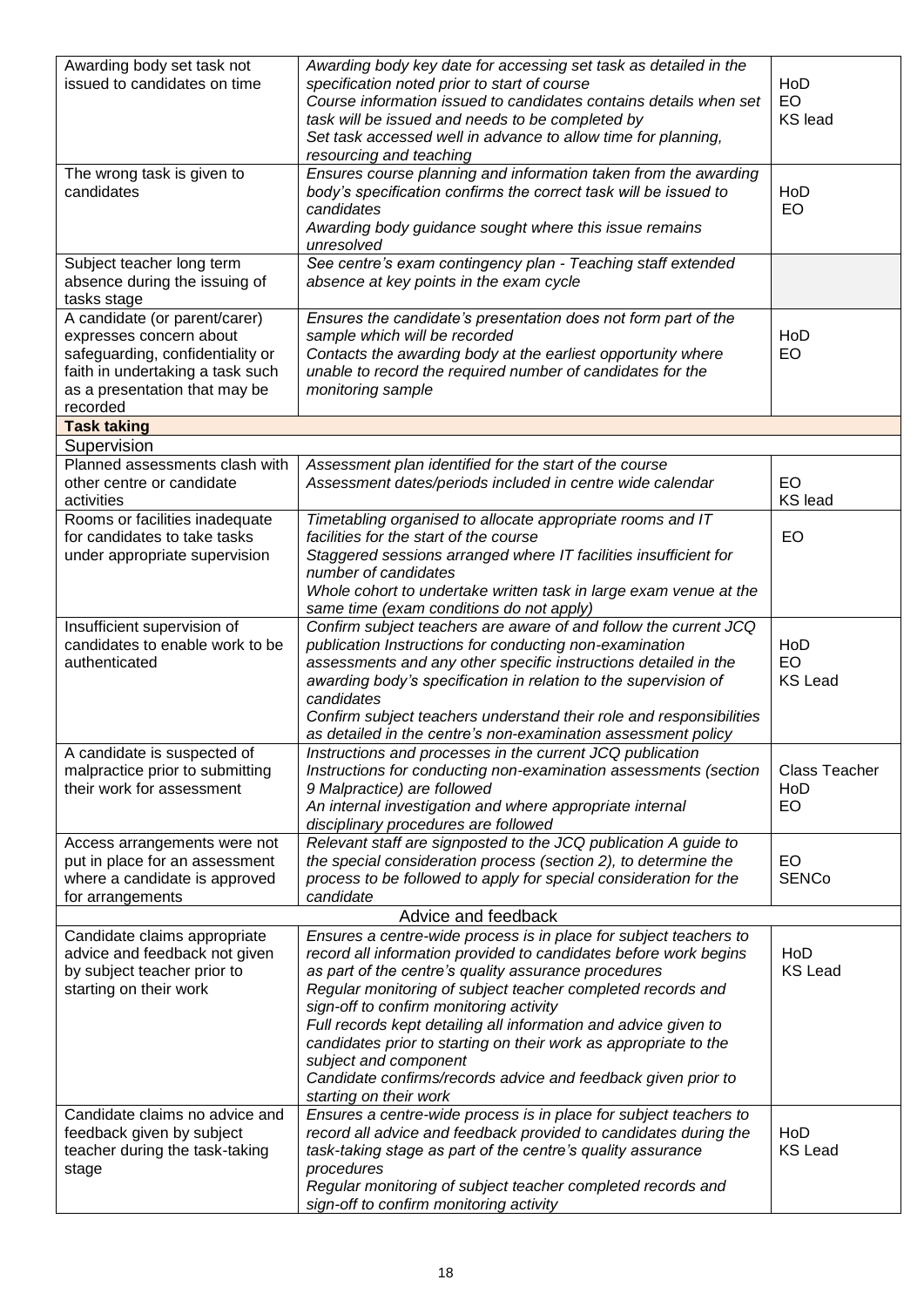|                                                                 | Full records kept detailing all advice and feedback given to                                                           |                      |
|-----------------------------------------------------------------|------------------------------------------------------------------------------------------------------------------------|----------------------|
|                                                                 | candidates during the task-taking stage as appropriate to the<br>subject and component                                 |                      |
|                                                                 | Candidate confirms/records advice and feedback given during the                                                        |                      |
|                                                                 | task-taking stage                                                                                                      |                      |
| A third party claims that                                       | An investigation is conducted; candidates and subject teacher are                                                      |                      |
| assistance was given to                                         | interviewed and statements recorded where relevant                                                                     | <b>KS Lead</b>       |
| candidates by the subject<br>teacher over and above that        | Records as detailed above are provided to confirm all assistance                                                       | EO                   |
| allowed in the regulations and                                  | given<br>Where appropriate, a suspected malpractice report is submitted to                                             |                      |
| specification                                                   | the awarding body                                                                                                      |                      |
| Candidate does not reference                                    | Candidate is advised at a general level to reference information                                                       |                      |
| information from published                                      | before work is submitted for formal assessment                                                                         | <b>Class Teacher</b> |
| source                                                          | Candidate is again referred to the JCQ document Information for                                                        | HoD                  |
|                                                                 | candidates: non-examination assessments<br>Candidate's detailed record of his/her own research, planning,              |                      |
|                                                                 | resources etc. is regularly checked to ensure continued                                                                |                      |
|                                                                 | completion                                                                                                             |                      |
| Candidate does not set out                                      | Candidate is advised at a general level to review and re-draft the                                                     |                      |
| references as required                                          | set out of references before work is submitted for formal                                                              | Class Teacher        |
|                                                                 | assessment                                                                                                             | HoD                  |
|                                                                 | Candidate is again referred to the JCQ document Information for<br>candidates: non-examination assessments             |                      |
|                                                                 | Candidate's detailed record of his/her own research, planning,                                                         |                      |
|                                                                 | resources etc. is regularly checked to ensure continued                                                                |                      |
|                                                                 | completion                                                                                                             |                      |
| Candidate joins the course late                                 | A separate supervised session(s) is arranged for the candidate to                                                      |                      |
| after formally supervised task                                  | catch up                                                                                                               | HoD<br>EO            |
| taking has started                                              |                                                                                                                        | <b>KS</b> lead       |
|                                                                 |                                                                                                                        |                      |
| Candidate moves to another                                      | Awarding body guidance is sought to determine what can be done                                                         |                      |
| centre during the course                                        | depending on the stage at which the move takes place                                                                   | EO                   |
| An excluded pupil wants to                                      | The awarding body specification is checked to determine if the                                                         |                      |
| complete his/her non-                                           | specification is available to a candidate outside mainstream                                                           | HoD                  |
| examination assessment(s)                                       | education                                                                                                              | <b>EO</b>            |
|                                                                 | If so, arrangements for supervision, authentication and marking                                                        | <b>KS</b> lead       |
|                                                                 | are made separately for the candidate                                                                                  |                      |
|                                                                 | <b>Resources</b>                                                                                                       |                      |
| A candidate augments notes<br>and resources between formally    | Preparatory notes and the work to be assessed are collected in<br>and kept secure between formally supervised sessions | <b>Class Teacher</b> |
| supervised sessions                                             | Where memory sticks are used by candidates, these are collected                                                        | HoD                  |
|                                                                 | in and kept secure between formally supervised sessions                                                                |                      |
|                                                                 | Where work is stored on the centre's network, access for                                                               |                      |
|                                                                 | candidates is restricted between formally supervised sessions                                                          |                      |
| A candidate fails to                                            | Candidate's detailed record of his/her own research, planning,                                                         |                      |
| acknowledge sources on work<br>that is submitted for assessment | resources etc. is checked to confirm all the sources used,<br>including books, websites and audio/visual resources     | Class Teacher        |
|                                                                 | Awarding body guidance is sought on whether the work of the                                                            |                      |
|                                                                 | candidate should be marked where candidate's detailed records                                                          |                      |
|                                                                 | acknowledges sources appropriately                                                                                     |                      |
|                                                                 | Where confirmation is unavailable from candidate's records,                                                            |                      |
|                                                                 | awarding body guidance is sought and/or a mark of zero is                                                              |                      |
|                                                                 | submitted to the awarding body for the candidate<br>Word and time limits                                               |                      |
| A candidate is penalised by the                                 | Records confirm the awarding body specification has been                                                               |                      |
| awarding body for exceeding                                     | checked to determine if word or time limits are mandatory                                                              | Class Teacher        |
| word or time limits                                             | Where limits are for guidance only, candidates are discouraged                                                         | EO                   |
|                                                                 | from exceeding them                                                                                                    |                      |
|                                                                 | Candidates confirm/record any information provided to them on                                                          |                      |
|                                                                 | word or time limits is known and understood                                                                            |                      |
|                                                                 |                                                                                                                        |                      |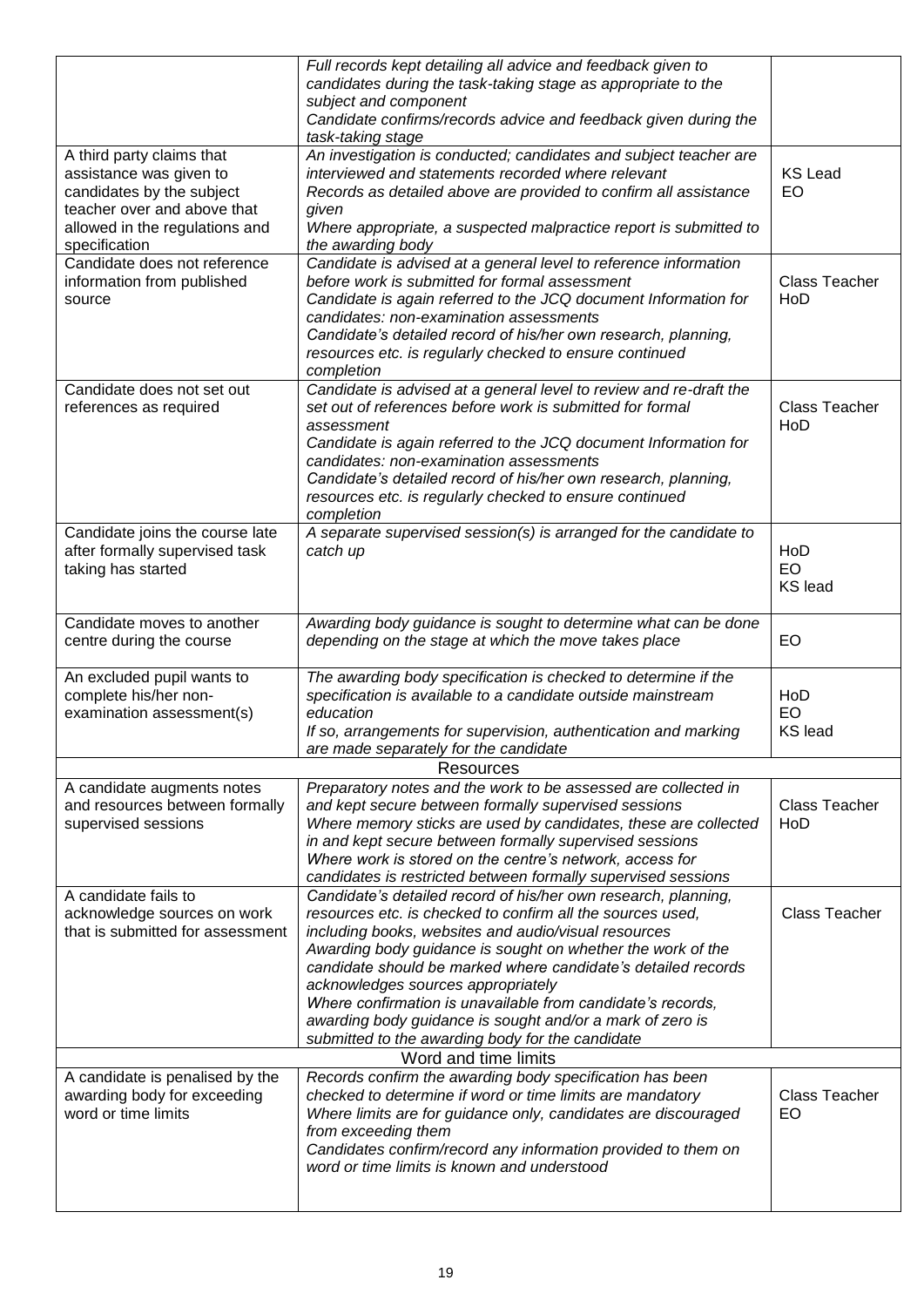| Collaboration and group work                                                                                                                                 |                                                                                                                                                                                                                                                                                                                                                                                                                                                                                                                                                                                                                                                                                            |                                               |  |
|--------------------------------------------------------------------------------------------------------------------------------------------------------------|--------------------------------------------------------------------------------------------------------------------------------------------------------------------------------------------------------------------------------------------------------------------------------------------------------------------------------------------------------------------------------------------------------------------------------------------------------------------------------------------------------------------------------------------------------------------------------------------------------------------------------------------------------------------------------------------|-----------------------------------------------|--|
| Candidates have worked in<br>groups where the awarding<br>body specification states this is<br>not permitted                                                 | Records confirm the awarding body specification has been<br>checked to determine if group work is permitted<br>Awarding body guidance sought where this issue remains<br>unresolved                                                                                                                                                                                                                                                                                                                                                                                                                                                                                                        | HoD<br>EO<br><b>Class Teacher</b>             |  |
|                                                                                                                                                              | Authentication procedures                                                                                                                                                                                                                                                                                                                                                                                                                                                                                                                                                                                                                                                                  |                                               |  |
| A teacher has doubts about the<br>authenticity of the work<br>submitted by a candidate for<br>internal assessment<br>Candidate plagiarises other<br>material | Records confirm subject staff have been made aware of the JCQ<br>document Teachers sharing assessment material and candidates'<br>work<br>Records confirm that candidates have been issued with the<br>current JCQ document Information for candidates: non-<br>examination assessments<br>Candidates confirm/record that they understand what they need to<br>do to comply with the regulations for non-examination<br>assessments as outlined in the JCQ document Information for<br>candidates: non-examination assessments<br>The candidate's work is not accepted for assessment<br>A mark of zero is recorded and submitted to the awarding body                                     | HoD<br>EO<br><b>KS</b> lead<br>Class teacher  |  |
| Candidate does not sign their<br>authentication<br>statement/declaration                                                                                     | Records confirm that candidates have been issued with the<br>current JCQ document Information for candidates: non-<br>examination assessments<br>Candidates confirm/record they understand what they need to do<br>to comply with the regulations as outlined in the JCQ document<br>Information for candidates: non-examination assessments<br>Declaration is checked for signature before accepting the work of<br>a candidate for formal assessment                                                                                                                                                                                                                                     | HoD<br><b>EO</b>                              |  |
| Subject teacher not available to<br>sign authentication forms                                                                                                | Ensures a centre-wide process is in place for subject teachers to<br>sign authentication forms at the point of marking candidates work<br>as part of the centre's quality assurance procedures                                                                                                                                                                                                                                                                                                                                                                                                                                                                                             | HoD<br>EO                                     |  |
|                                                                                                                                                              | Presentation of work                                                                                                                                                                                                                                                                                                                                                                                                                                                                                                                                                                                                                                                                       |                                               |  |
| Candidate does not fully<br>complete the awarding body's<br>cover sheet that is attached to<br>their worked submitted for<br>formal assessment               | Cover sheet is checked to ensure it is fully completed before<br>accepting the work of a candidate for formal assessment                                                                                                                                                                                                                                                                                                                                                                                                                                                                                                                                                                   | <b>Class Teacher</b>                          |  |
|                                                                                                                                                              | Keeping materials secure                                                                                                                                                                                                                                                                                                                                                                                                                                                                                                                                                                                                                                                                   |                                               |  |
| Candidates work between<br>formal supervised sessions is<br>not securely stored                                                                              | Records confirm subject teachers are aware of and follow current<br>JCQ publication Instructions for conducting non-examination<br>assessments<br>Regular monitoring/internal audit ensures subject teacher use of<br>appropriate secure storage                                                                                                                                                                                                                                                                                                                                                                                                                                           | <b>Class Teacher</b><br>HoD<br>EO.            |  |
| Adequate secure storage not<br>available to subject teacher                                                                                                  | Records confirm adequate/sufficient secure storage is available to<br>subject teacher prior to the start of the course<br>Alternative secure storage sourced where required                                                                                                                                                                                                                                                                                                                                                                                                                                                                                                                | HoD<br>EO                                     |  |
|                                                                                                                                                              | Records confirm subject teachers are aware of and follow current<br>JCQ publication Instructions for conducting non-examination<br>assessments<br>Internal processes and regular monitoring/internal audit by IT<br>Manager ensures:<br>access to this material is restricted<br>appropriate security safeguards are in place (insert<br>names/types of protection)<br>an effective back-up strategy is employed so that an up<br>to date archive of candidates' evidence is maintained<br>any sensitive digital media is encrypted (according to<br>awarding body guidance to ensure that the method of<br>encryption is suitable) to ensure the security of the data<br>stored within it | HoD<br>Class teacher<br>EО<br><b>ICT Lead</b> |  |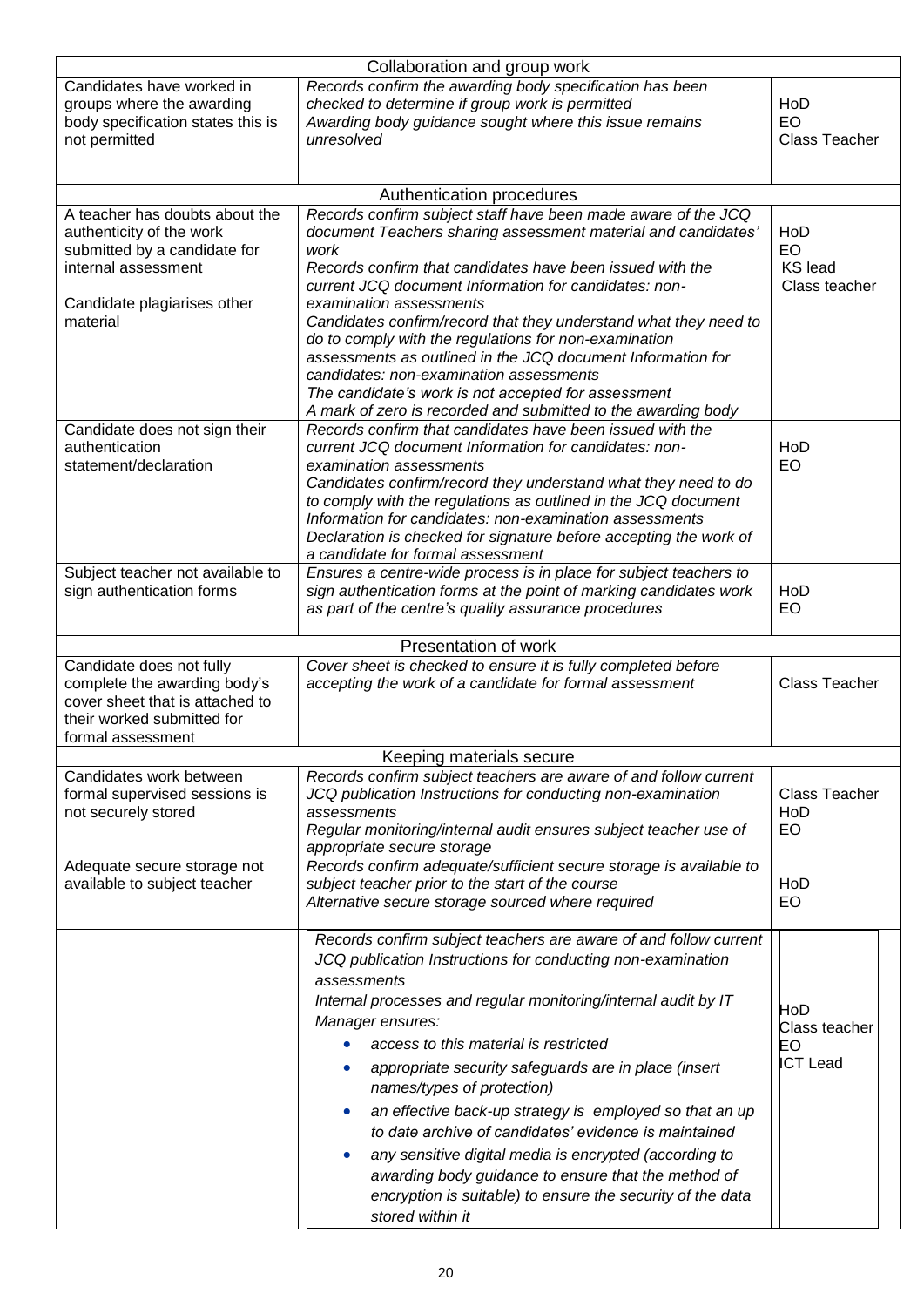| Task marking - externally assessed components                                                               |                                                                                                                                                                                                                                                                                                                                                                                                                                                                                                                                                                                                                                                                                                                                                                                                              |                                                   |  |
|-------------------------------------------------------------------------------------------------------------|--------------------------------------------------------------------------------------------------------------------------------------------------------------------------------------------------------------------------------------------------------------------------------------------------------------------------------------------------------------------------------------------------------------------------------------------------------------------------------------------------------------------------------------------------------------------------------------------------------------------------------------------------------------------------------------------------------------------------------------------------------------------------------------------------------------|---------------------------------------------------|--|
| A candidate is absent on the<br>day of the examiner visit for an<br>acceptable reason                       | Awarding body guidance is sought to determine if alternative<br>assessment arrangements can be made for the candidate<br>If not, eligibility for special consideration is explored and a request<br>submitted to the awarding body where appropriate                                                                                                                                                                                                                                                                                                                                                                                                                                                                                                                                                         | EO                                                |  |
| A candidate is absent on the<br>day of the examiner visit for an<br>unacceptable reason                     | The candidate is marked absent on the attendance register                                                                                                                                                                                                                                                                                                                                                                                                                                                                                                                                                                                                                                                                                                                                                    | EO                                                |  |
| Task marking - internally assessed components                                                               |                                                                                                                                                                                                                                                                                                                                                                                                                                                                                                                                                                                                                                                                                                                                                                                                              |                                                   |  |
| A candidate submits little or no<br>work                                                                    | Where a candidate submits no work, the candidate is recorded as<br>absent when marks are submitted to the awarding body<br>Where a candidate submits little work, the work produced is<br>assessed against the assessment criteria and a mark allocated<br>appropriately; where the work does not meet any of the<br>assessment criteria a mark of zero is submitted to the awarding<br>body                                                                                                                                                                                                                                                                                                                                                                                                                 | HoD                                               |  |
| A candidate is unable to finish<br>their work for unforeseen reason                                         | Relevant staff are signposted to the JCQ publication A guide to<br>the special consideration process (section 5), to determine<br>eligibility and the process to be followed for shortfall in work                                                                                                                                                                                                                                                                                                                                                                                                                                                                                                                                                                                                           | HoD<br>EO                                         |  |
| The work of a candidate is lost<br>or damaged                                                               | Relevant staff are signposted to the JCQ publication Instructions<br>for conducting non-examination assessments (section 8), to<br>determine eligibility and the process to be followed for lost or<br>damaged work                                                                                                                                                                                                                                                                                                                                                                                                                                                                                                                                                                                          | HoD<br>EO                                         |  |
| Candidate malpractice is<br>discovered                                                                      | Instructions and processes in the current JCQ publication<br>Instructions for conducting non-examination assessments (section<br>9 Malpractice) are followed<br>Investigation and reporting procedures in the current JCQ<br>publication Suspected Malpractice in Examinations and<br>Assessments are followed<br>Appropriate internal disciplinary procedures are also followed                                                                                                                                                                                                                                                                                                                                                                                                                             | Invigilator<br>(where<br>applicable)<br>HoD<br>EO |  |
| A teacher marks the work of<br>his/her own child                                                            | A conflict of interest is declared by informing the awarding body<br>that a teacher is teaching his/her own child at the start of the<br>course<br>Marked work of said child is submitted for moderation whether<br>part of the sample requested or not                                                                                                                                                                                                                                                                                                                                                                                                                                                                                                                                                      | HoD<br>EO                                         |  |
| An extension to the deadline for<br>submission of marks is required<br>for a legitimate reason              | Awarding body is contacted to determine if an extension can be<br>granted<br>Relevant staff are signposted to the JCQ publication A guide to<br>the special consideration process (section 5), to determine<br>eligibility and the process to be followed for non-examination<br>assessment extension                                                                                                                                                                                                                                                                                                                                                                                                                                                                                                        | HoD<br>EO                                         |  |
| After submission of marks, it is<br>discovered that the wrong task<br>was given to candidates               | Awarding body is contacted for guidance<br>Relevant staff are signposted to the JCQ publication A guide to<br>the special consideration process (section 2), to determine<br>eligibility and the process to be followed to apply for special<br>consideration for candidates                                                                                                                                                                                                                                                                                                                                                                                                                                                                                                                                 | HoD<br><b>EO</b>                                  |  |
| A candidate wishes to<br>appeal/request a review of the<br>marks awarded for their work by<br>their teacher | Candidates are informed of the marks they have been awarded<br>for their work prior to the marks being submitted to the awarding<br>body<br>Records confirm candidates have been informed of their marks<br>Candidates are informed that these marks are subject to change<br>through the awarding body's moderation process<br>Candidates are informed of their marks to the timescale identified<br>in the centre's internal appeals procedure and prior to the internal<br>deadline set by the exams officer for the submission of marks<br>Through the candidate exam handbook, candidates are made<br>aware of the centre's internal appeals procedures and timescale<br>for submitting an appeal/request for a review of the centre's<br>marking prior to the submission of marks to the awarding body | Please see<br><b>Appeals Policy</b>               |  |
| Deadline for submitting work for<br>formal assessment not met by<br>candidate                               | Records confirm deadlines given and understood by candidates at<br>the start of the course<br>Candidates confirm/record deadlines known and understood                                                                                                                                                                                                                                                                                                                                                                                                                                                                                                                                                                                                                                                       | Class Teacher<br>HoD                              |  |